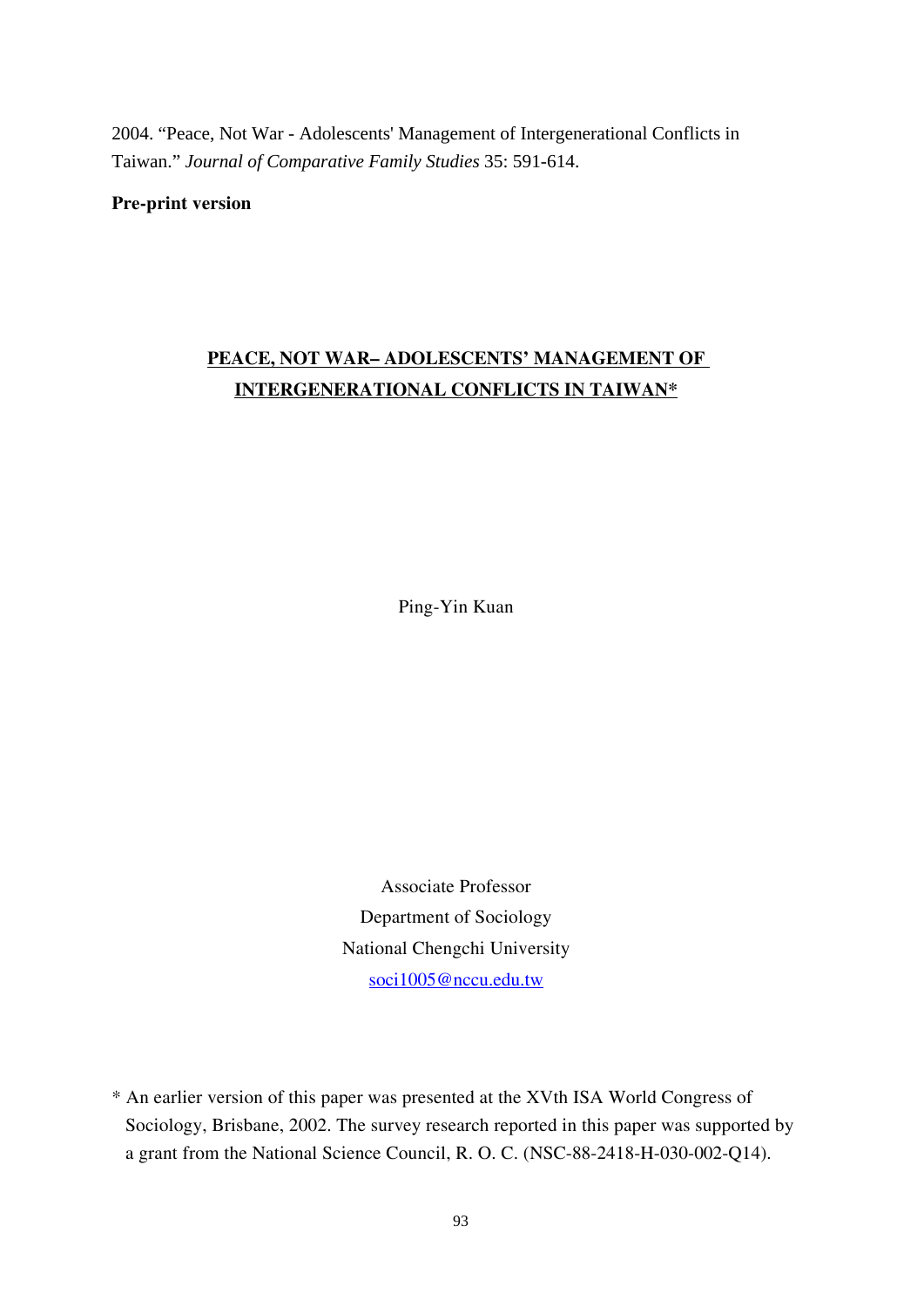## **PEACE, NOT WAR– ADOLESCENTS' MANAGEMENT OF INTERGENERATIONAL CONFLICTS IN TAIWAN**

#### Ping-Yin Kuan

This paper examines factors affecting conflict management behaviors of adolescents in Taiwan. The theoretical approach combines sociological approach with perspectives from developmental psychology. The sociological approach classifies conflict management strategies into three forms--unilateral, bilateral, and trilateral, and argues that social relationship variables, such as relational distance and social status difference from the disputant, affect adolescents' choices of conflict management strategy. The developmental approach, on the other hand, focuses on the impact of biological and psychological factors on conflict management behaviors.

A research model organizing insights from these two theoretical perspectives is proposed to explain the adoption of non-confrontational means of conflict management, in bilateral and trilateral forms, in situations of intergenerational conflict. The model is tested by survey data from 1,808 middle and high school students in Taiwan. Major findings are: (1) Adolescents most frequently employ a unilateral form and non-confrontational means, such as inaction or avoidance, in handling disputes. Relational distance and status difference are found to affect the choice of conflict management strategy. (2) Adolescent's own social status at school is more important than family socioeconomic status in explaining conflict management behaviors. (3) Having close relationships with parents or teachers promotes the adoption of negotiation and mediation. (4) In conflicts with a parent, adolescent males tend to use direct negotiation as the conflict management strategy. (5) While father's strict monitoring practices promote prosocial strategies of conflict management, parents' and teachers' harsh practices inhibit the adoption of prosocial strategies.

**Keywords**: Adolescent, Interpersonal Conflicts, Conflict Management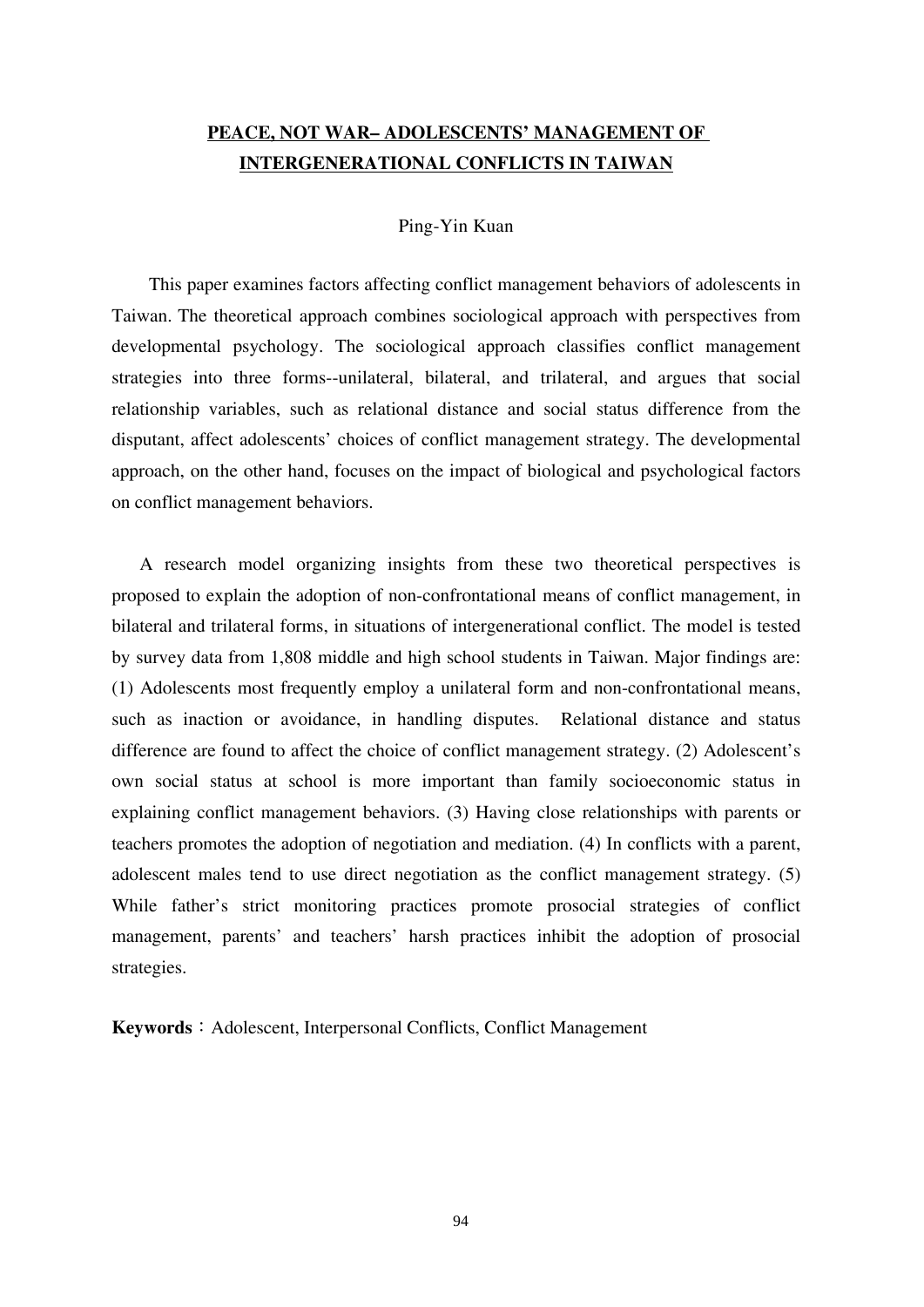Une étude des facteurs qui affectent les conduites par lesquelles les adolescents à Taiwan gèrent les conflits. Le traitement théorique combine l'approche purement sociologique avec des points de vue venant de la psychologie du développement. L'approche purement sociologique classe les stratégies de gestion de conflits en trois formes – unilatérale, bilatérale et trilatérale – et soutient que les variables dans les relations sociales, telles que la distance relationnelle et la différence de statut social avec le rival, affectent les adolescents dans leur choix de stratégies pour gérer les conflits. La psychologie du développement, elle, se concentre sur l'impact que les facteurs biologiques et psychologiques ont sur les conduites de gestion de conflits.

Cette étude propose un modèle de recherche qui met en œuvre les points de vue des deux approches théoriques pour expliquer l'adoption de moyens non-antagonistiques – de formes bilatérale et trilatérale – , dans des situations de conflit inter-générationnel. Le modèle a été vérifié à partir d'une enquête auprès de 1 808 élèves de collège et de lycée à Taiwan. Les principaux résultats sont: (1) le plus souvent, les adolescents emploient une forme unilatérale et des moyens non-antagonistiques (ne pas agir, s'éviter) pour gérer les disputes, et le choix de stratégie est influencé par la distance relationnelle et la différence de statut avec le rival. (2) dans les conflits avec un parent, les adolescents (garçons) ont tendance à adopter la négociation directe comme stratégie. (3) Des relations étroites avec les parents et les enseignants facilitent l'adoption de stratégies pro-sociales, telles que la négociation et la médiation. (4) Le propre statut social à l'école d'un adolescent est plus important que le statut socioéconomique de sa famille pour expliquer les conduites de gestion de conflits. (5) Alors qu'une stricte supervision paternelle promeut l'adoption de stratégies prosociales pour la gestion des conflits, une supervision excessive de la part des parents et des enseignants empêche l'adoption de telles stratégies.

**Mots-clés:** Adolescent, conflits interpersonnels, gestion de conflits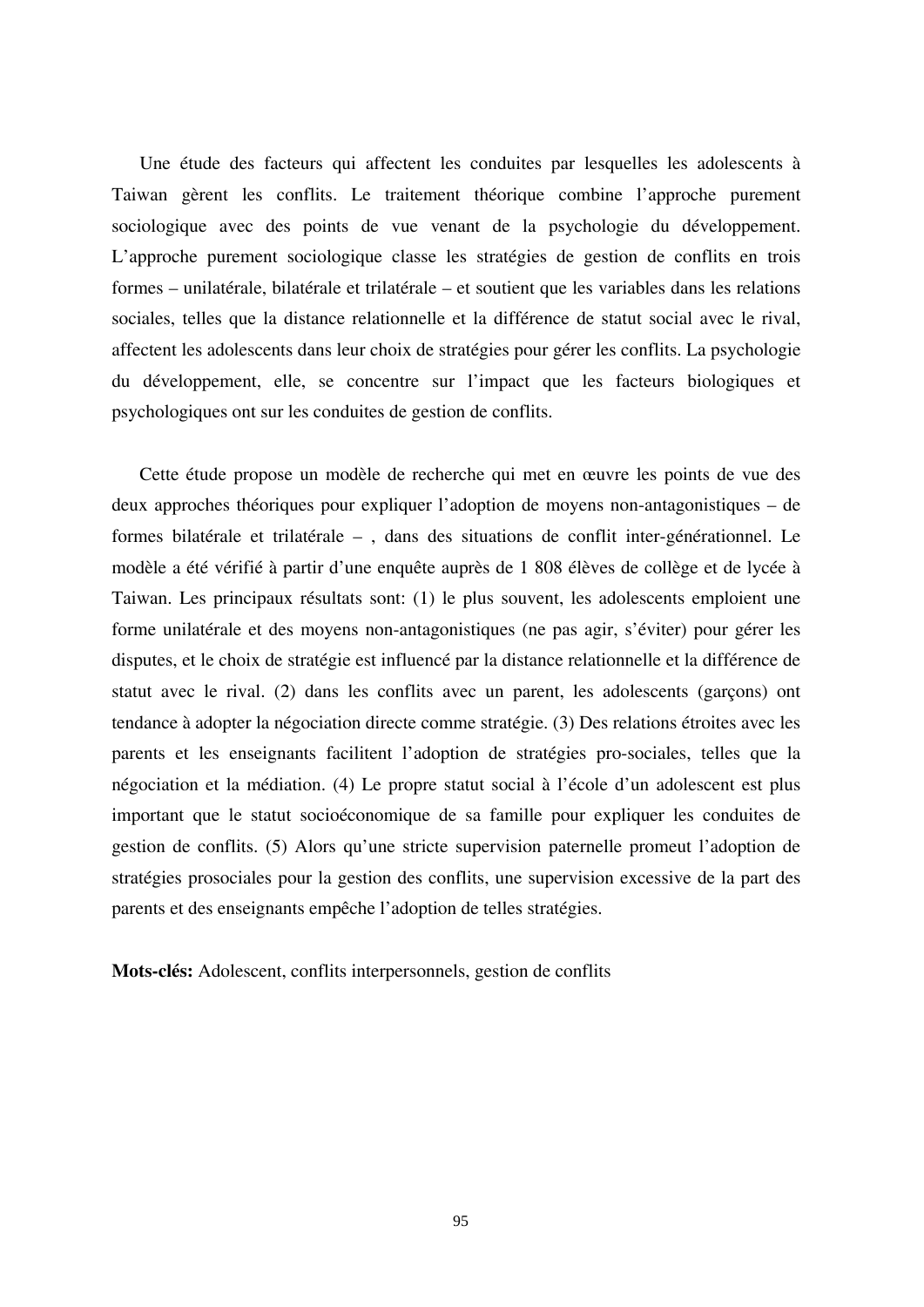Éste es un estudio de los factores que afectan a la gestión del conflicto de los comportamientos de los adolescentes de Taiwan. El acercamiento teórico combina el enfoque sociológico puro con perspectivas de la psicología del desarrollo. El enfoque sociológico puro clasifica las estrategias de la gestión del conflicto en tres formas, unilateral, bilateral y trilateral, y mantiene que las variables de la relación social, tales como el parentesco y las diferencias sociales del sujeto, influyen en las selecciones de estrategias en la gestión del conflicto entre los adolescentes. El enfoque desarrollista, por su parte, se centra en el impacto de los factores biológicos y psicológicos sobre la gestión del conflicto de los comportamientos.

Se propone un modelo de investigación que organiza la percepción de los dos enfoques teóricos para explicar la adopción de los medios no confrontacionales de la gestión del conflicto, en formas bilaterales y trilaterales, en situaciones de conflicto entre generaciones. Se pone a prueba el modelo utilizando los datos de una encuesta realizada entre 1.808 estudiantes de bachillerato y bachillerato superior de Taiwan. Los resultados principales son: (1) los adolescentes emplean con mayor frecuencia una forma unilateral y medios no confrontacionales, tales como la pasividad o la evasión, al tratar disputas, y la opción de la estrategia en la gestión del conflicto es determinada por el parentesco y la diferencia social del sujeto;(2) en conflictos con los padres, los adolescentes varones tienden a adoptar una negociación directa como estrategia en la gestión del conflicto; (3) la relación estrecha con los padres o profesores fomenta la adopción de estrategias prosociales tales como la negociación y la mediación; (4) el propio estatus social del adolescente dentro de la escuela es más importante que el estatus socioeconómico de la familia al explicar la gestión del conflicto de los comportamientos; y (5) mientras que las prácticas de supervisión estrictas del padre promueven la adopción de estrategias prosociales en la gestión del conflicto, las prácticas severas de los padres y profesores inhiben la adopción de estrategias prosociales.

**Palabras clave**: adolescente, conflictos interpersonales, gestión del conflicto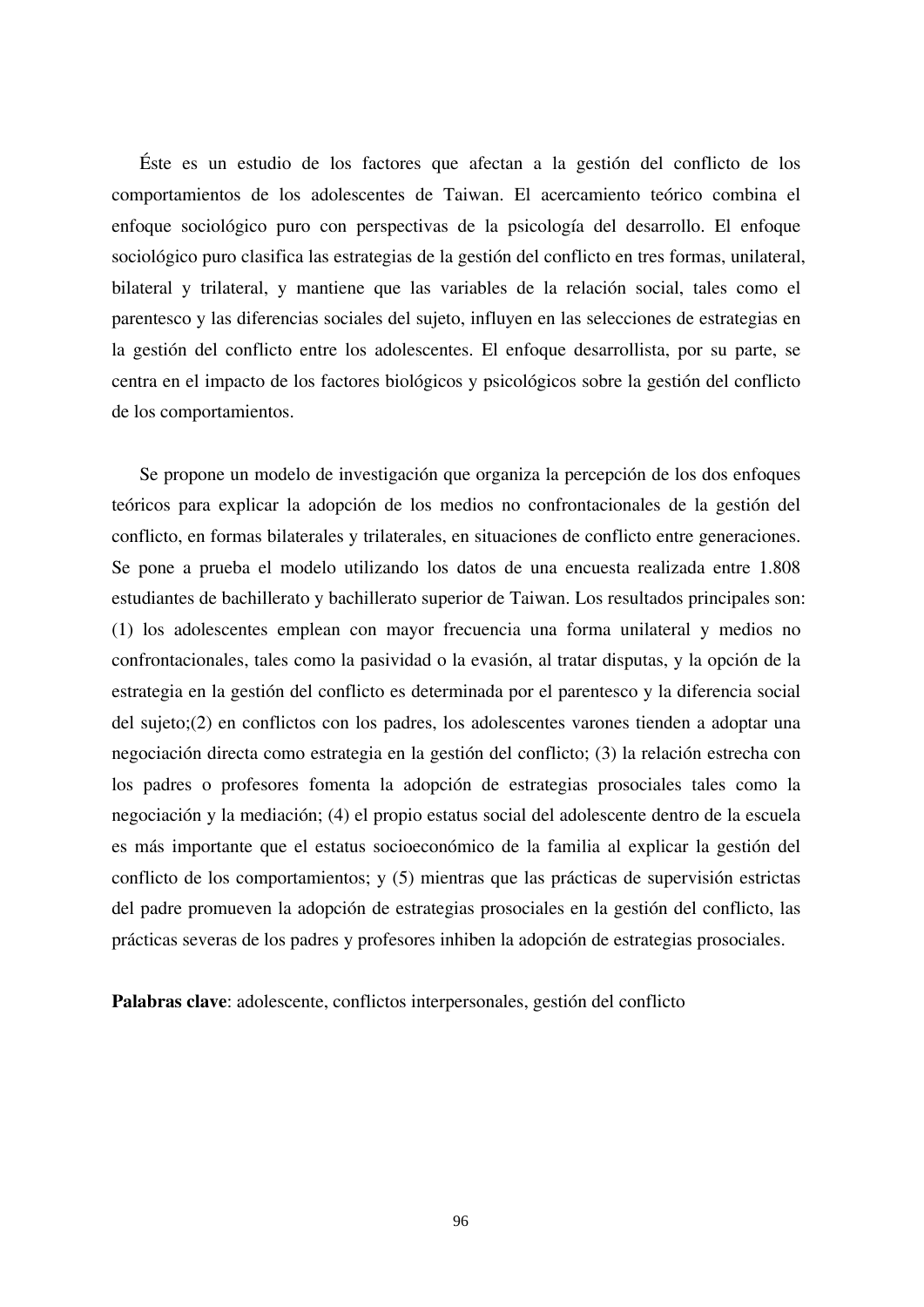Adolescence has been characterized by G. Stanley Hall, the first psychologist to advance a scientific theory of adolescence, as a period of "storm and stress" (Muuss, 1996: 16-17). Studies in the west indicate that adolescence is a time when conflict with parents increases sharply (Paikoff and Brooks-Gunn, 1991; Arnett, 1999). Several studies of adolescents' violent reactions towards their peers and elders in Taiwan also support this observation. A survey of junior high school students showed that 44% of adolescents regularly argued with their siblings (Kao, 1990). A study of adolescents' violent behaviors at junior high schools in Taipei reported that about 64% of male students had fights with their schoolmates and a study done in Kaoshiung indicated that 22% of students had verbally abused their teachers, while 5% had actually attacked or physically assaulted their teachers (reviewed in Wu and Hung, 1996). A Taiwan central government investigation of 44 cases of serious violence arising in students' interpersonal conflicts found that rather trivial matters such as pranks or quarrels in competitive games precipitated most of the violent acts among adolescents (Disciplinary Committee, 1994, 1995).

Obviously, employing violence in handling interpersonal conflicts is not the only way to maintain social order in the world of adolescents. It may not even be the "normal" or most prevalent means adopted by adolescents. What are the conditions that influence adolescents to adopt one strategy of conflict management rather than another? The present study addresses this question, with focus on Taiwan adolescents' conflicts with their elders.

In order to answer this question, the present study draws from the theoretical insights and empirical findings of two disciplines: sociology and developmental psychology. Developmental psychologists interested in adolescents' interpersonal conflicts have researched a wide range of topics, including conflict issues, initiation, rate, intensity, resolution, and outcomes (reviewed in Collins and Laursen, 1992; Laursen and Collins, 1994). Most of the theoretical attention in developmental studies has been given to the impact of biological factors such as pubertal status or timing (Steinberg, 1987; Paikoff and Brooks-Gunn, 1991), or cognitive factors (Selman, 1980; Smetana, 1988, 1989), without much attention to the impact of sociological variables. This can be attributed in part to the small sample sizes and fairly homogenous backgrounds of subjects in most psychological studies (Laursen et al., 1998). And psychologists tend to study adolescents' dyadic conflicts in experimental settings or in micro-level social settings. Hence, the research focus and methodology of developmental psychology often preclude examining factors of sociological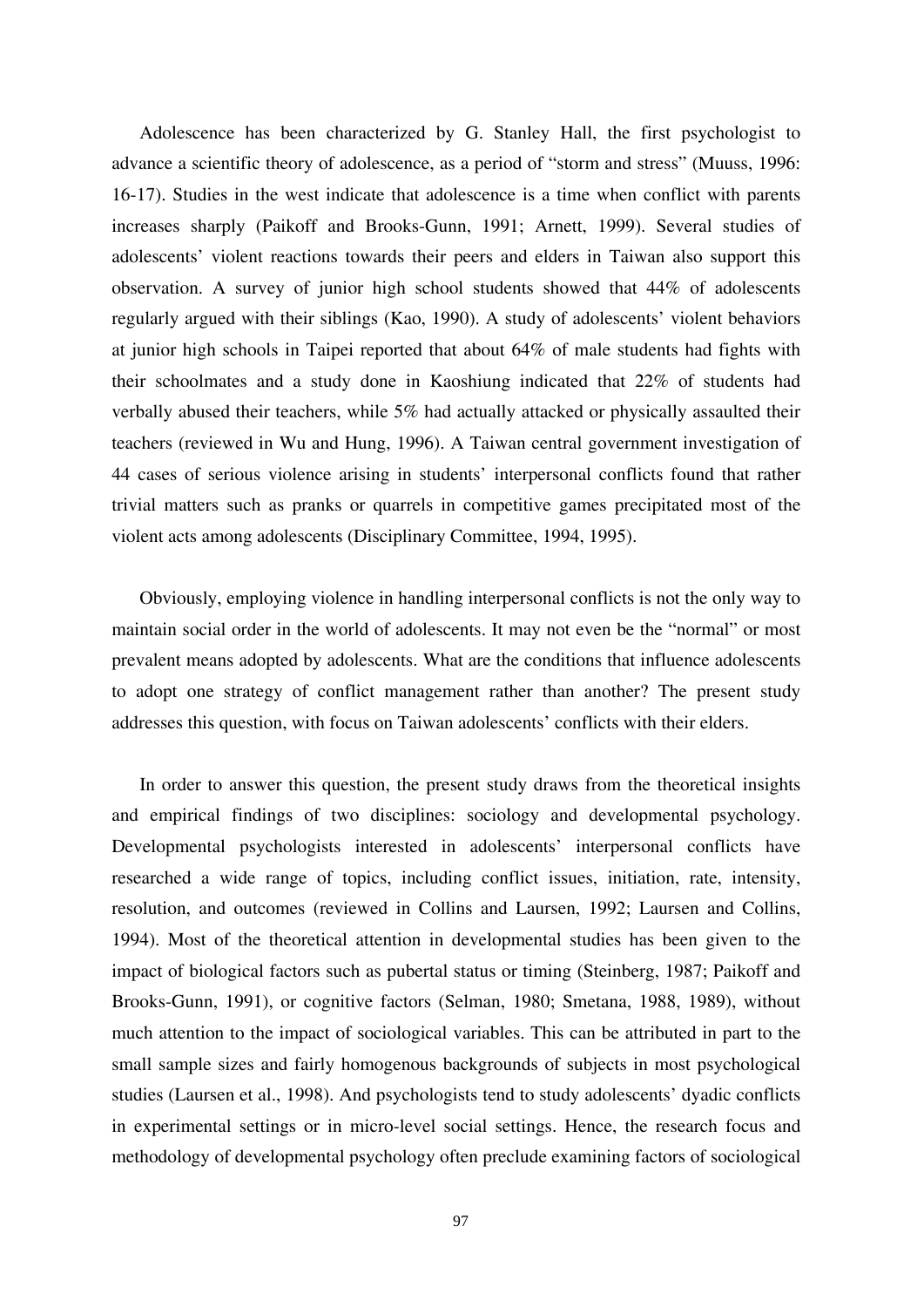concern.

Even though sociologists are very much interested in issues of social conflict and conflict management, they have generally left research on adolescents' interpersonal conflicts to the psychologists. The present study applies a particular sociological approach, developed by Donald Black (1976, 1993) and Allan Horwitz (1990), to study social conditions that affect adolescents' conflict management. Those studies, however, included no psychological factors and provided no psychological explanation. The present study enlarges the approach of Black and Horwitz to include developmental factors of interest to psychologists, to discover whether the developmental factors are mediated by, or rather complement, sociological factors in their impact on adolescents' conflict management. Specifically, a research model organizing insights from both sociological and psychological perspectives is used in this study to examine factors that lead adolescents in Taiwan to manage their intergenerational conflicts by non-confrontational means.

#### **SOCIAL RELATIONAL APPROACHES TO CONFLICT MANAGEMENT**

While both sociological and psychological studies on forms and means employed in conflict management have developed approaches emphasizing the impact of social relationships between disputants, these two approaches have been formulated independently and are here reviewed separately, beginning with the sociological approach.

#### **A "Pure" Sociological Approach: Conflict Management as A Form of Social Control**

The approach sometimes called the "pure" sociological approach regards conflict management as a form of social control (Black, 1976, 2000). Interpersonal conflicts often originate from an offended actor's response to another's undesirable behavior, or behavior that should not have occurred from the actor's normative standpoint (Horwitz, 1990; see also Shantz, 1987). While formal means of social control, such as legal proceedings or other manner of government intervention may be available to the actor, informal social control such as self-help, tolerance, negotiation and mediation are the most prevalent means used in everyday life to handle interpersonal conflicts (Black 1989: 74).

From the standpoint of the offended actor, and depending upon whether the offender is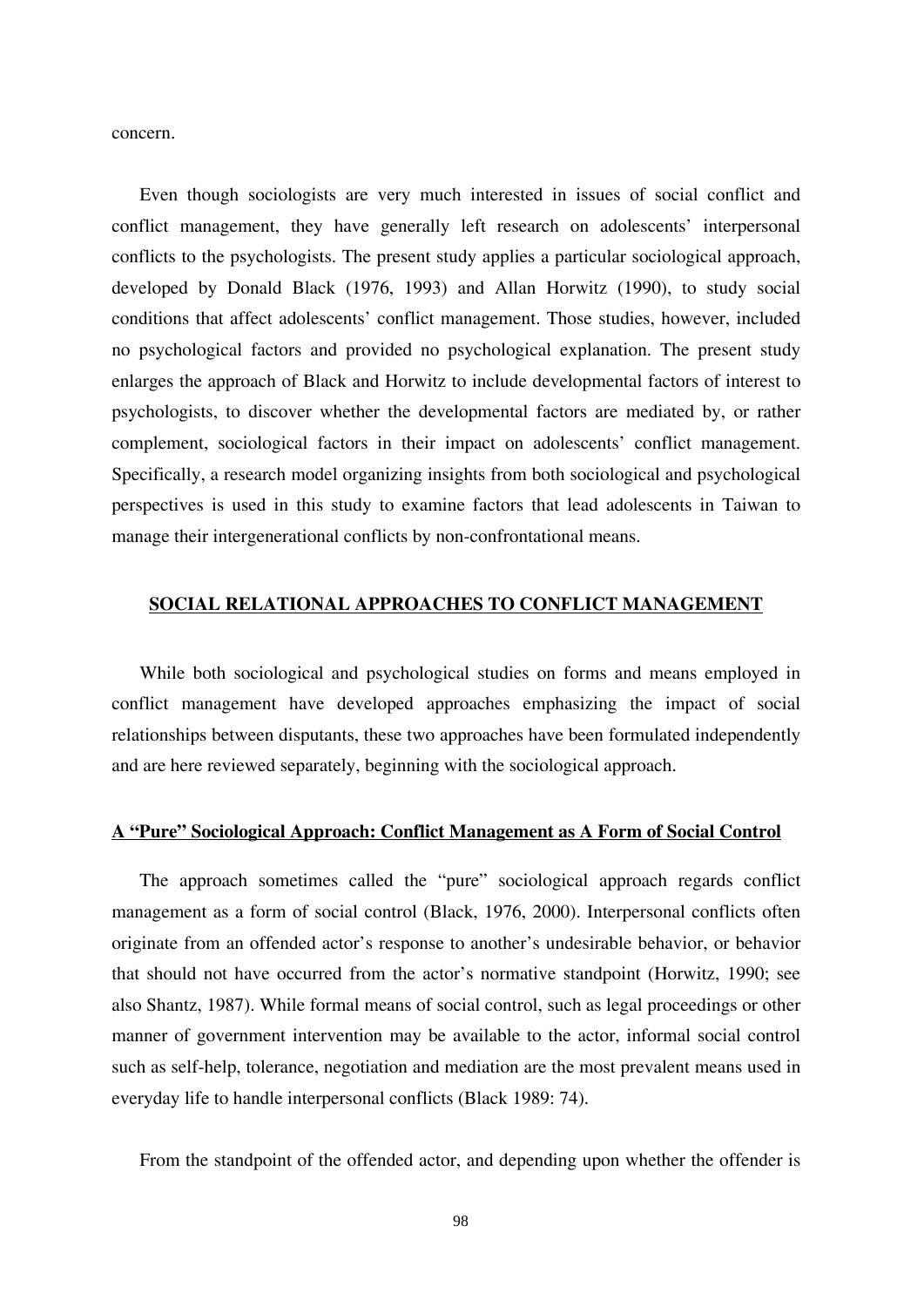involved and whether third-party aid is involved in the conflict management process, forms of social control or conflict management can be classified into three types: unilateral, bilateral and trilateral (cf. Horwitz, 1990). The unilateral form involves only the offended party who acts alone in handling the conflict. The bilateral form involves both the offended and the offender. The trilateral form additionally involves third-party aid. Each of these three forms may or may not involve confrontational or coercive means. Cast in these terms, conflict management appears as a logical matrix of six cells. Non-confrontational unilateral management includes such strategies as avoidance, tolerance, or withdrawal. Confrontational unilateral management would include covert sabotage or revenge (classified as unilateral because covertness expresses the intention to act unilaterally). Non-confrontational bilateral management comprises negotiation or compromise. Confrontational bilateral management would involve verbal or physical fighting. Non-confrontational trilateral management engages a previously uninvolved third party to mediate or arbitrate. Asking a third party to physically discipline the offender would be an example of confrontational trilateral management.

In explaining the invocation of various kinds of social control, Black (1976, 1993, 2000) develops a "pure" sociological approach that does not consider any kind of psychological process (see also Black, 2000). This approach focuses only on the impact of social relationship among parties in conflict, and Black (1993) proposes that variations in social relationship parameters explain which form of conflict management will be pursued. These parameters include: whether the relationship is equal or unequal, distant or intimate, immobile or fluid, functionally independent or interdependent, homogeneous or heterogeneous, and organized or atomized. Following Black, Horwitz (1990) explains the adoption of various forms of social control in similar terms characterizing the social space: relational distance or degree of intimacy, hierarchy, types of social exchange relationships, the presence or absence of many social ties (social integration), organization, and gender (Horwitz 1990: 12-14). Briefly, this pure sociological approach concerns the impact of the vertical (such as inequality and stratification), horizontal (such as division of labor, intimacy, networks and integration), cultural (such as normative standards and conventionality), organizational, and social control properties of social life (Black, 1976).

How do the social relationship parameters affect conflict management? Both Black and Horwitz argue that inaction options, such as avoidance or toleration are adopted in two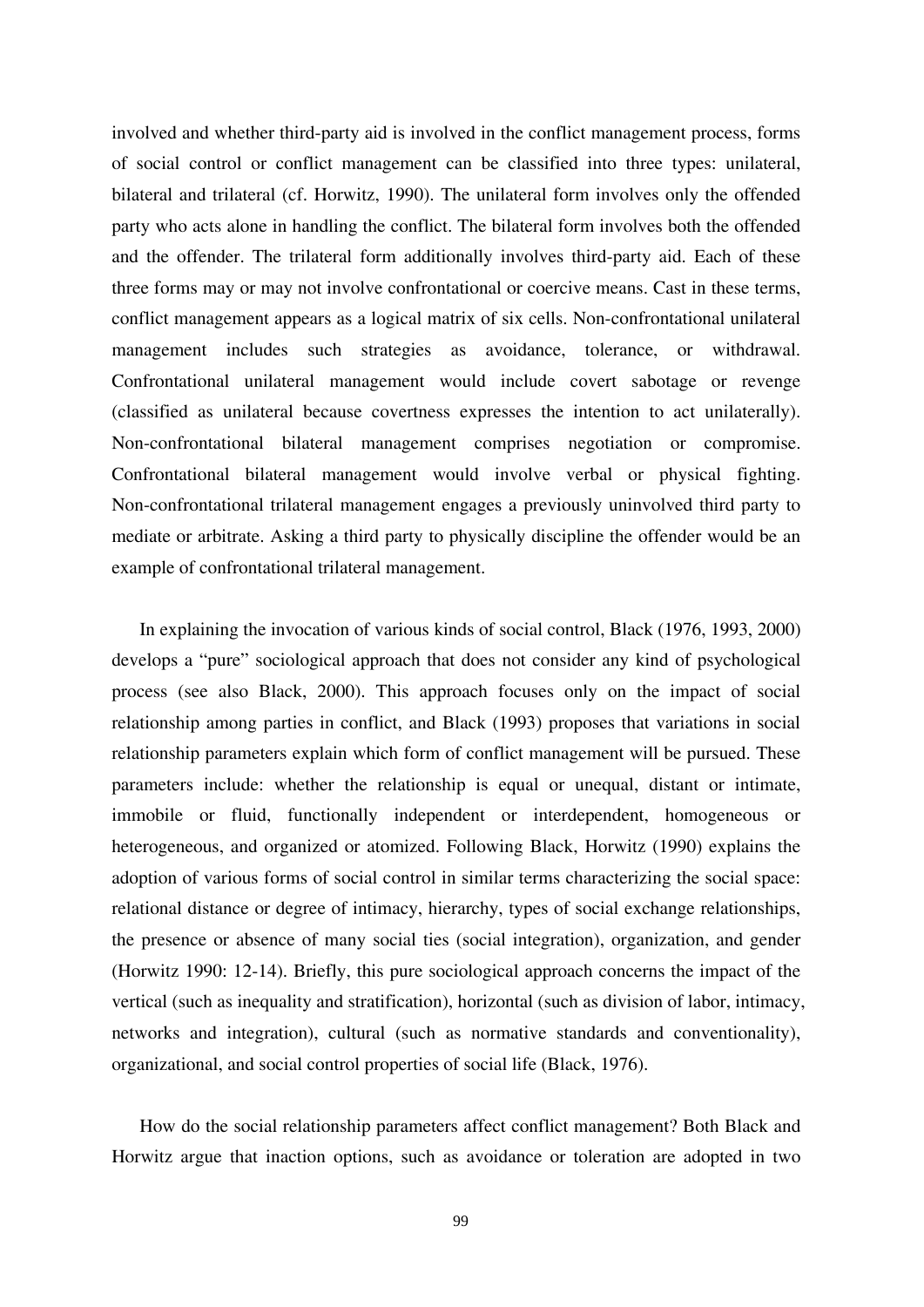opposite situations. On the one hand, if social relations between the disputants are distant and fluid, and hierarchies of authority are lacking, as in the case of disputants who are strangers, then avoidance or toleration is most likely to be adopted (Horwitz, 1990: 101, 122-123; Black, 1993: 90). On the other hand, avoidance or toleration is likely when the offended and the offender have a close relationship and the offended is dependent on or is lower in status than the offender (Horwitz, 1990: 110-111; Black, 1993: 90). The latter situation can aptly describe the relationship between adolescents and their parents or other closely related elders. Here it would appear that the offended adopts inaction in order to avoid escalation of the dispute.

Sometimes, the offended adopts covertly aggressive actions against the offender whose status is higher. This kind of unilateral means is most likely to be adopted when the offended subordinate has intimate and multiple relationships with the offender, and where exit is not an option and no other social control is effective (Horwitz, 1990: 130). Hence, if a juvenile is disputing with a higher status offender, such as parent or teacher, and no authoritative third party is available to assist in managing the conflict, then unilateral actions that might even be criminal, such as vandalism or property destruction, are likely means (Horwitz 1990: 133; see also Baumgartner 1984; Black 1984).

The aggrieved party may rather adopt a bilateral form of conflict management, involving the offending party in a process of resolution. A major non-confrontational bilateral form of conflict management is negotiation. Disputants who adopt this means generally anticipate continuation of their relationship. Hence, negotiation is expected when "people are equal, cross-linked, organized, homogenous, and mutually accessible" (Black 1993: 90). On the other hand, a confrontational bilateral form of conflict management such as overt rebellion may be adopted where the offended is in a subordinate position, relationally distant from the offender, and bound together with the offender for a long term (Black, 1993: 90). Closeness in status, relationship, and viewpoint between the disputing parties all are conducive to the option of negotiation. Otherwise, rebellion or vengeance is the more likely option of the offended.

Finally, the offended may enlist a third party to aid in resolving the conflict through mediation, arbitration or adjunction in a non-confrontational trilateral form. This kind of conflict management often moves a private grievance to a public platform (Horwitz, 1990: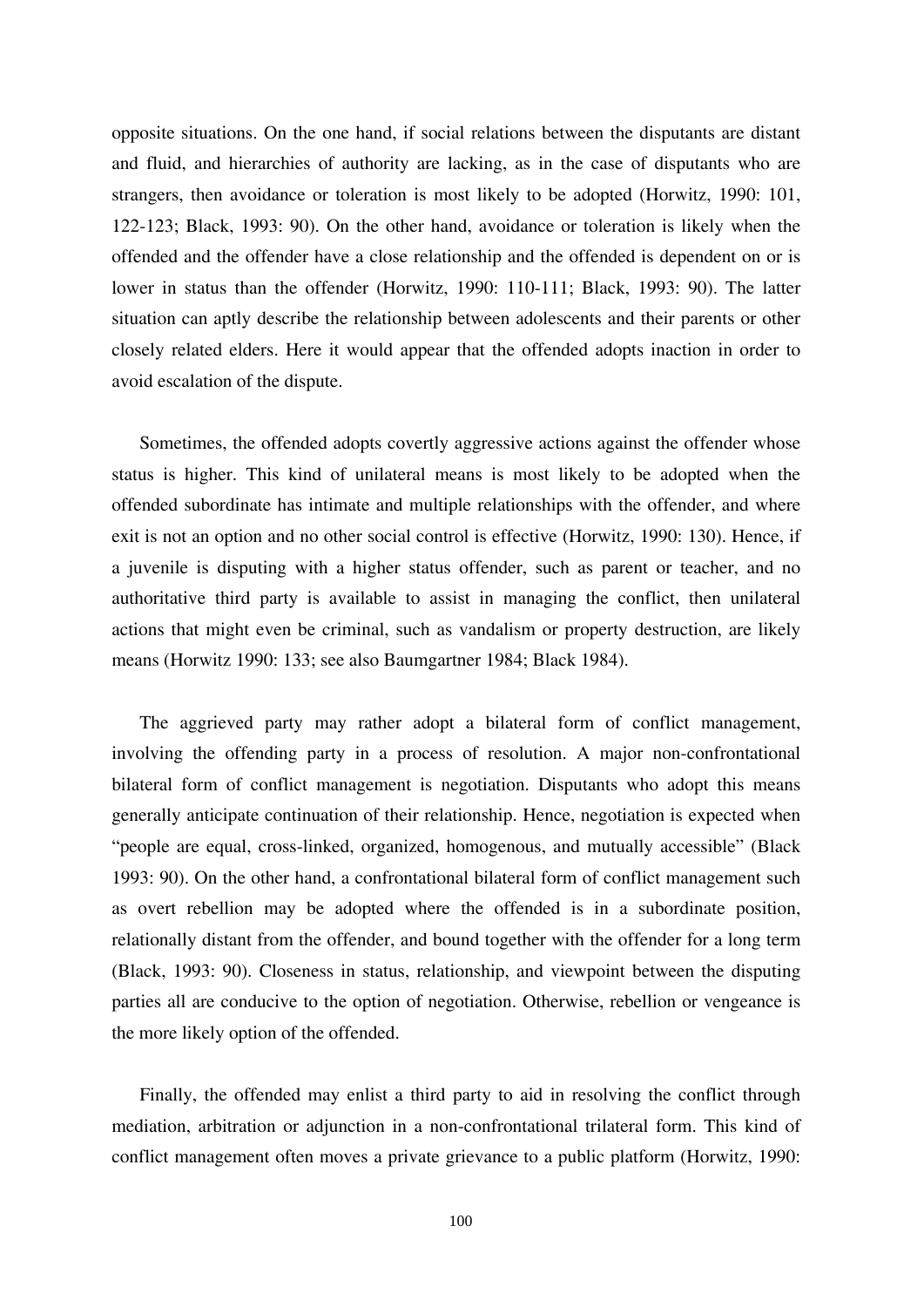97-98). Intimates tend to avoid public scrutiny, and thus not use this form. However, Horwitz maintained that, since people of lower status have less reputation to lose, they would be more likely to use trilateral social control such as law (Horwitz, 1993: 161). Black also concluded that, in social fields "where people are unequal, socially distant, organizationally asymmetrical, and where their relational and cultural structure resembles an isosceles triangle," the trilateral form of conflict management would likely be adopted (Black, 1993: 90). Hence, adolescents would probably enlist the help of parents to resolve a conflict with an adult who has a higher status and is more socially distant, such as a teacher.

The theoretical approach developed by Black and Horwitz is intended to be a general theory and expects adolescents as well as children (Baumgartner, 1992) to be subject to the same influence as adults as long as the relational pattern is the same. That is, adolescents are expected to handle their grievances in ways determined by their relational distance to offenders, the extent of integration with the groups in which they are involved, the degree of social control to which they are subject, and the status difference from the offenders, etc., without particularly taking account that they are adolescents.

While the pure sociological approach helps by developing the social contextual and relational factors involved in explaining adolescents' choice of conflict management strategies, it does not say anything about the impact of biological and psychological development, and their interactions with social factors. The effect of these social relational patterns may change due to the adolescent's gradual maturation and social transition. Biological changes such as pubertal status and timing (e.g. Paikoff and Brooks-Gunn), together with individual and familial characteristics, may affect relationships between adolescents and their parents, which in turn may affect choices as to conflict management. Hence, the approach developed by Black and Horwitz can be integrated with, or complemented by, insights gained from theories and research of developmental psychology. Independent of the work of either Black or Horwitz, the social relational model proposed by developmental psychologists (Laursen et al., 1996) can be viewed as such an attempt. These psychologists have come to believe that, while biological or cognitive factors may have their roles, patterns of adolescents' interpersonal relationships mediate their impact and have more explanatory power as to adolescents' choices in dealing with interpersonal conflicts.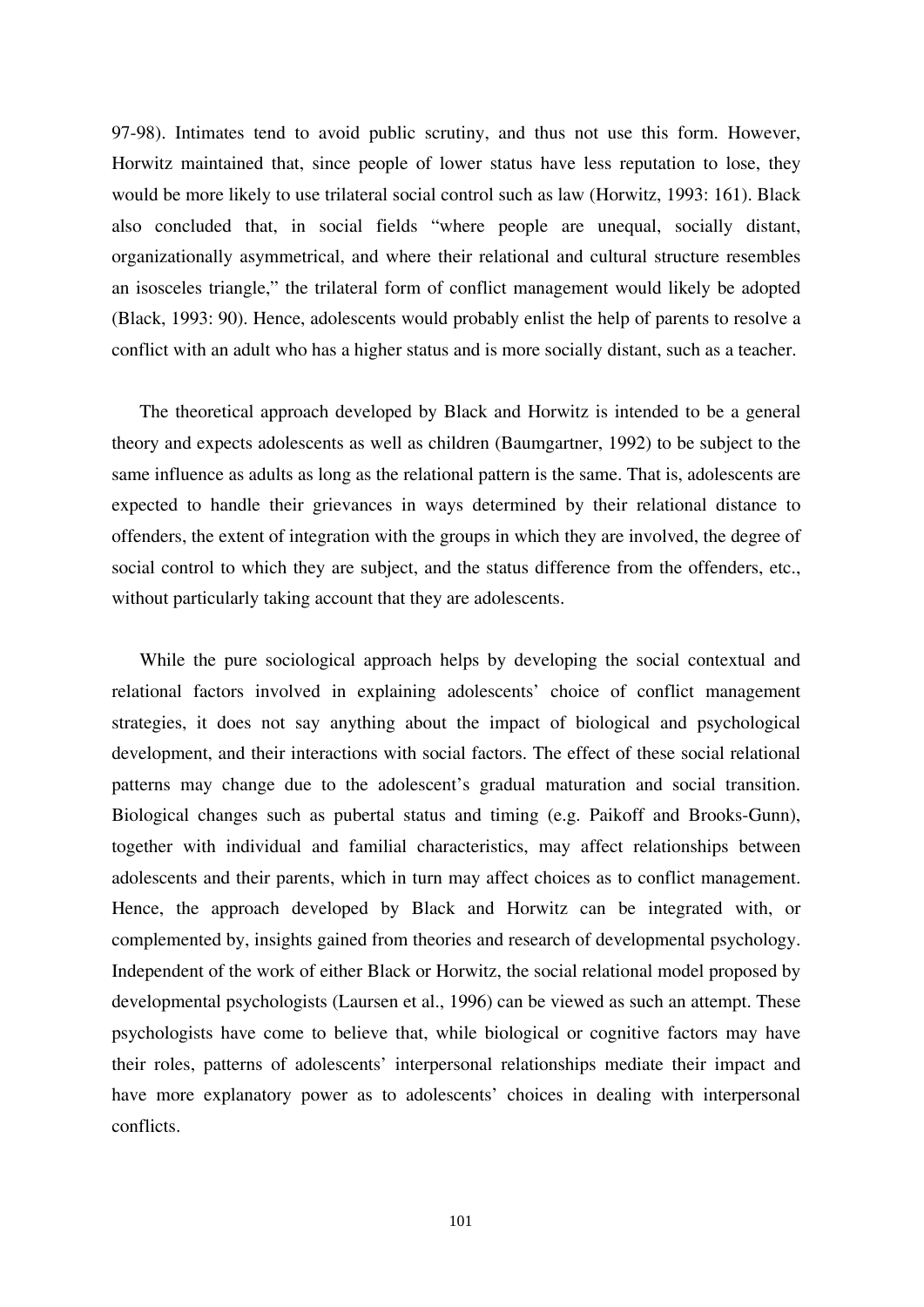#### **The Social Relational Model**

Instead of relying on intra-individual factors such as biological or cognitive changes, the social relational model maintains that various phenomena of interpersonal conflicts across adolescence can be effectively explained by patterns of social relationships and conflict settings. Laursen and Collins (1994), in a narrative meta-analysis of various empirical studies of interpersonal conflict during adolescence, emphasized the importance of maintaining a close relationship to adolescents and concluded that their concern for equity in social exchange would urge them to adopt certain conflict management strategies, such as negotiation or disengagement.

The social relational model explains differences in social interaction in terms of emotional investment and exchange equity, and distinguishes social relationships along three dimensions: close vs. non-close, voluntary vs. involuntary, and vertical vs. horizontal (Laursen et al., 1996; see also Laursen and Collins, 1994). Based on these dimensions of social relationships, parent-child relationships can be characterized as close, involuntary, and vertically structured. This kind of relationship offers much opportunity for conflict, without concern about discontinuity of the relationship. Moreover, since inequitable exchange does not readily disrupt this type of relationship, submission to parents together with disengagement, such as avoidance or aloofness, are also expected as major means of conflict management. On the other hand, relationships between adolescents and their close peers are voluntary and horizontal. In order to maintain relationships with good friends, adolescents would rely on negotiation and compromise rather than coercive means.

Obviously, the social relational model is very much in line with the previously discussed pure sociological approach of Black and Horwitz. The dimensions of social relationships in the social relational model would correspond to relational distance, status hierarchy, and interdependence discussed in the sociological perspective. Although these two approaches differ in their theoretical scopes, assumptions, and explanatory strategy, the two can be viewed together as supplementary, rather than incompatible or competing approaches (see also Ekland-Olson, 1984). Moreover, the social relational model suggests the possibility that the impact of biological or psychological factors may be mediated by the changing relational patterns between adolescents and others. For instance, if puberty starts earlier or later than parents expect, then this biological change may affect the relational intimacy or equity concern between the adolescent and parents (Laursen and Collins, 1994: 204).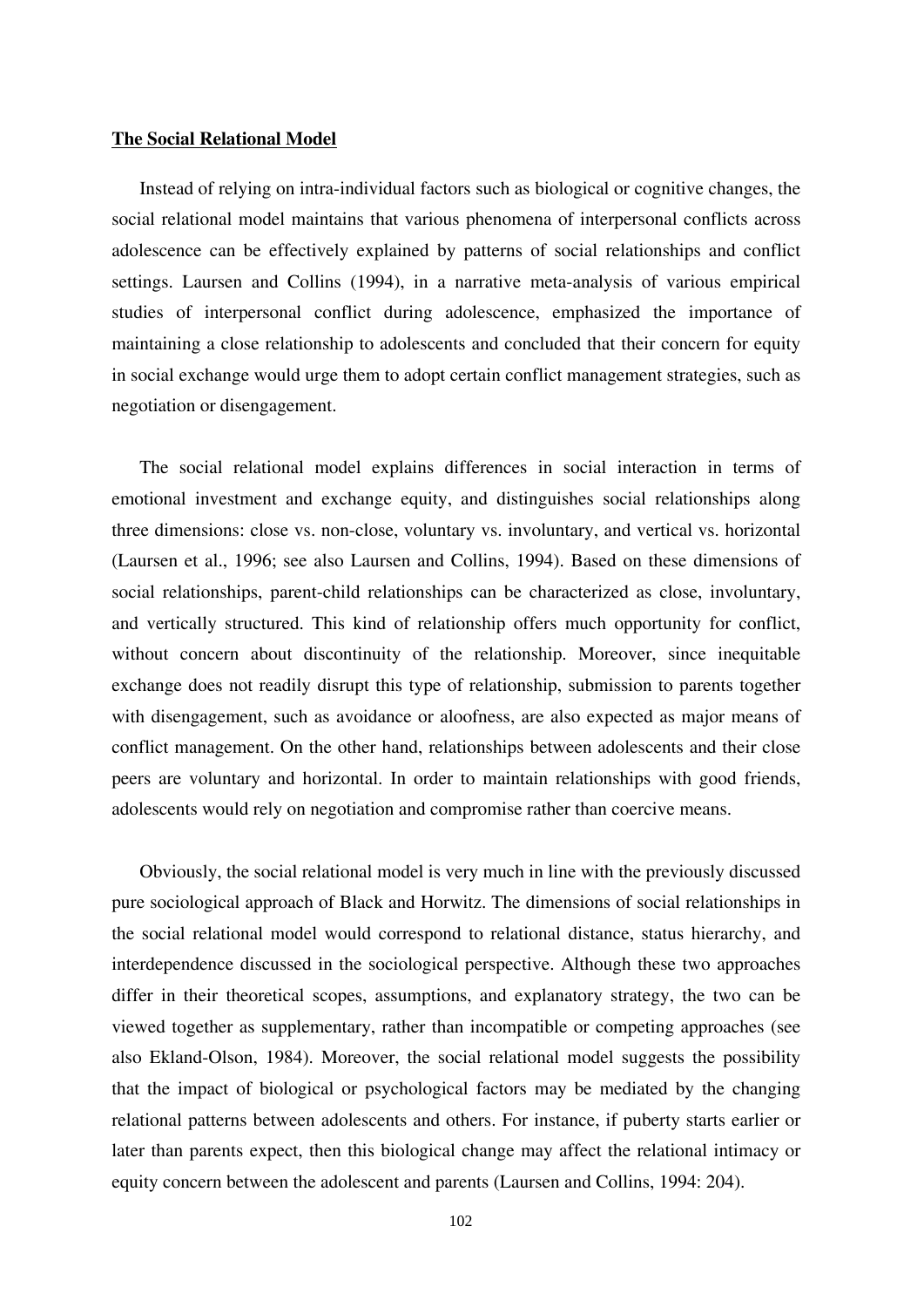In short, the social relational approach discussed so far presents the interesting and testable proposition that either biological or psychological factors do not matter, or that their impact is indirect and mediated by the parameters of social relationship.

## **DEVELOPMENTAL APPROACHES TO ADOLESCENTS' CONFLICT MANAGEMENT**

Developmental psychologists have viewed adolescence as a period of fundamental transition that involves biological and cognitive changes. The effect of these changes manifest in various contexts, such as families, schools, and peer groups (Steinberg, 2002). The transition in many ways puts adolescents in an awkward and potentially conflict-ridden position with their parents and peers.

The present review focuses on two areas of study in developmental psychology. First are studies on the effects of major biological and psychological characteristics of adolescents on their handling of interpersonal conflicts with their elders. These characteristics include gender, and personality, together with age-related factors such as pubertal status or timing and cognitive development. Second are studies on the effects of multiple contexts of adolescent development.

#### **Effects of individual characteristics**

Reviews of previous empirical studies have confirmed that age matters. That is, as adolescents become older, they tend to have a lower rate of interpersonal conflicts and more often adopt negotiation to manage their conflicts (for review see Laursen et al., 1998; Laursen, 2001). Age, however, should be viewed as a crude proxy for a very complex process of biological and psychological development. Extensive studies have uncovered the effects of two important age-related factors – pubertal processes and cognitive changes – on adolescents' interpersonal relationships and conflicts. The concept of pubertal processes involves pubertal status and pubertal timing (Graber et al., 1996). In general, research evidence suggests that both developmental processes contribute to increased conflict and less warmth between the adolescent and parents, at least for a short term (see Paikoff and Brooks-Gunn, 1991 for review). It is not clear if the pubertal process, whether pubertal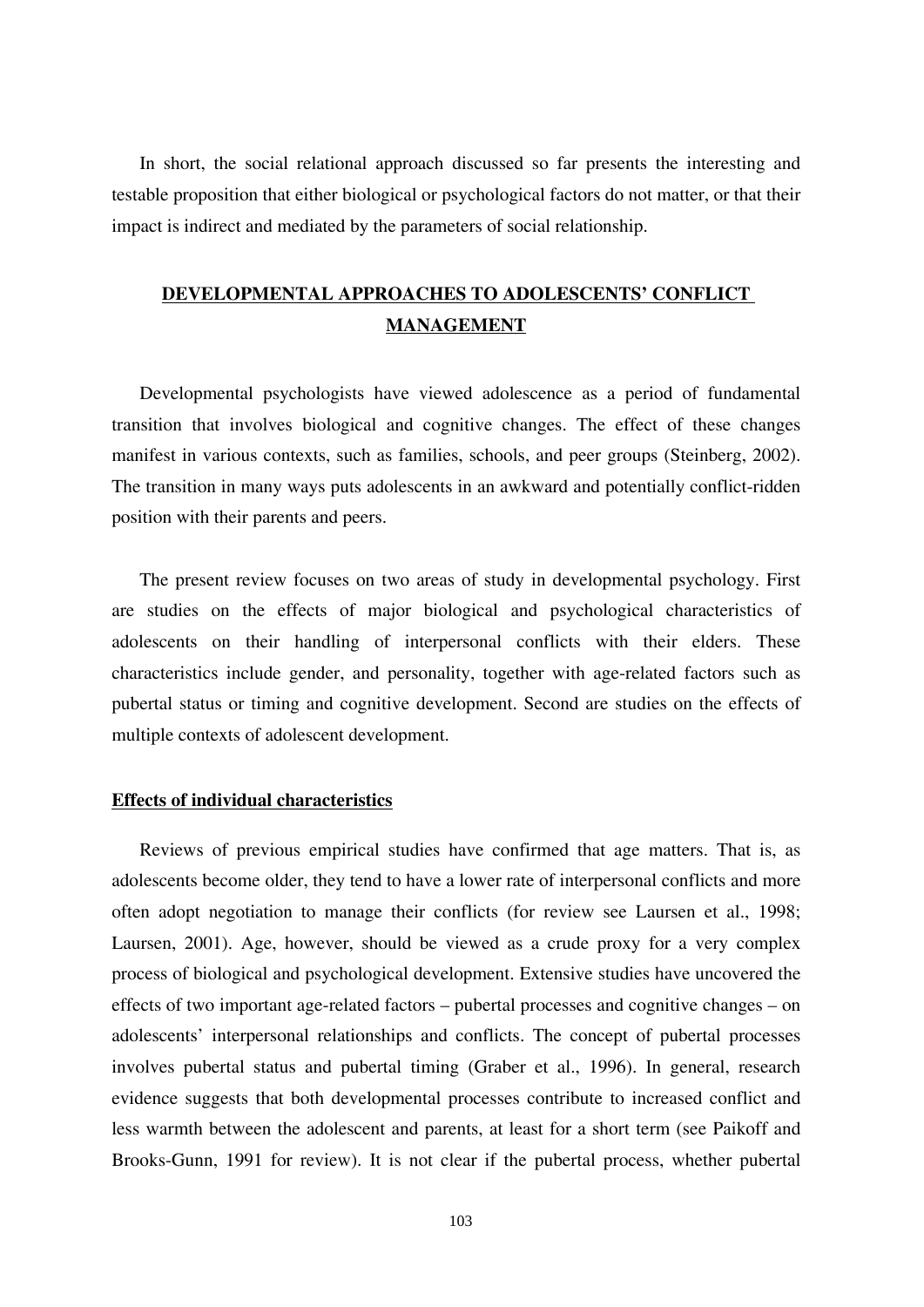status or timing, has a direct impact on adolescents' strategies of conflict management. It may be, however, that the effect of puberty is mediated by increased negative interactions, which, in turn, decreases the possibility of resolving intergenerational conflicts peacefully.

Cognitive and social-cognitive changes are other extensively studied age-related factors (Selman 1980, 1981; Youniss and Smollar, 1985; Smetana 1988, 1989; also Smetana and Bitz, 1996). Smetana (1988) discovered that some issues, such as tidiness of bedrooms, or eating habits, previously considered to be within the domain of legitimate parental authority are now perceived by adolescents to be within the domain of individual choice as to personal style. These studies all suggest that age-related advances in cognitive and social cognitive abilities prompt adolescents to prefer negotiation and to reject outside coercion.

The effects of biological and cognitive development on adolescents' interpersonal relationships often interact with, or are moderated by, other individual attributes. Only two frequently studied individual attributes – gender and personality – are discussed here.

Boys' and girls' interpersonal conflicts differ in many ways, with resulting differences in conflict management. In the realm of parent-child conflicts, Steinberg (1987), for instance, found that the impact of puberty on parent-child relationships differs between adolescent sons and daughters. Early pubertal maturation among sons is related to increased mother-son conflicts. Among daughters, conflicts with the mother increase with physical maturation but are independent of the timing of puberty. Physically mature daughters also report increased agitation in communication with their mothers. The relation between puberty and conflicts with fathers, however, does not differ significantly or consistently between sons and daughters. Some studies have shown that father-son relationships changed with pubertal development (see Paikoff and Brooks-Gunn, 1991). The change involves an increased level of assertiveness on the part of fathers and a decrease in assertiveness of sons. Father-daughter relationships are also related to pubertal status. Father-daughter interaction was more frequent after menarche and the daughter-father communication pattern was characterized by a decrease in daughters yielding to fathers' interruptions. These changes in communication patterns imply the adoption of different forms of conflict management. Reduced assertiveness among sons may indicate increased likeliness of avoidance or submission, and decreased yielding by daughters may imply increased likeliness of negotiation or quarrel.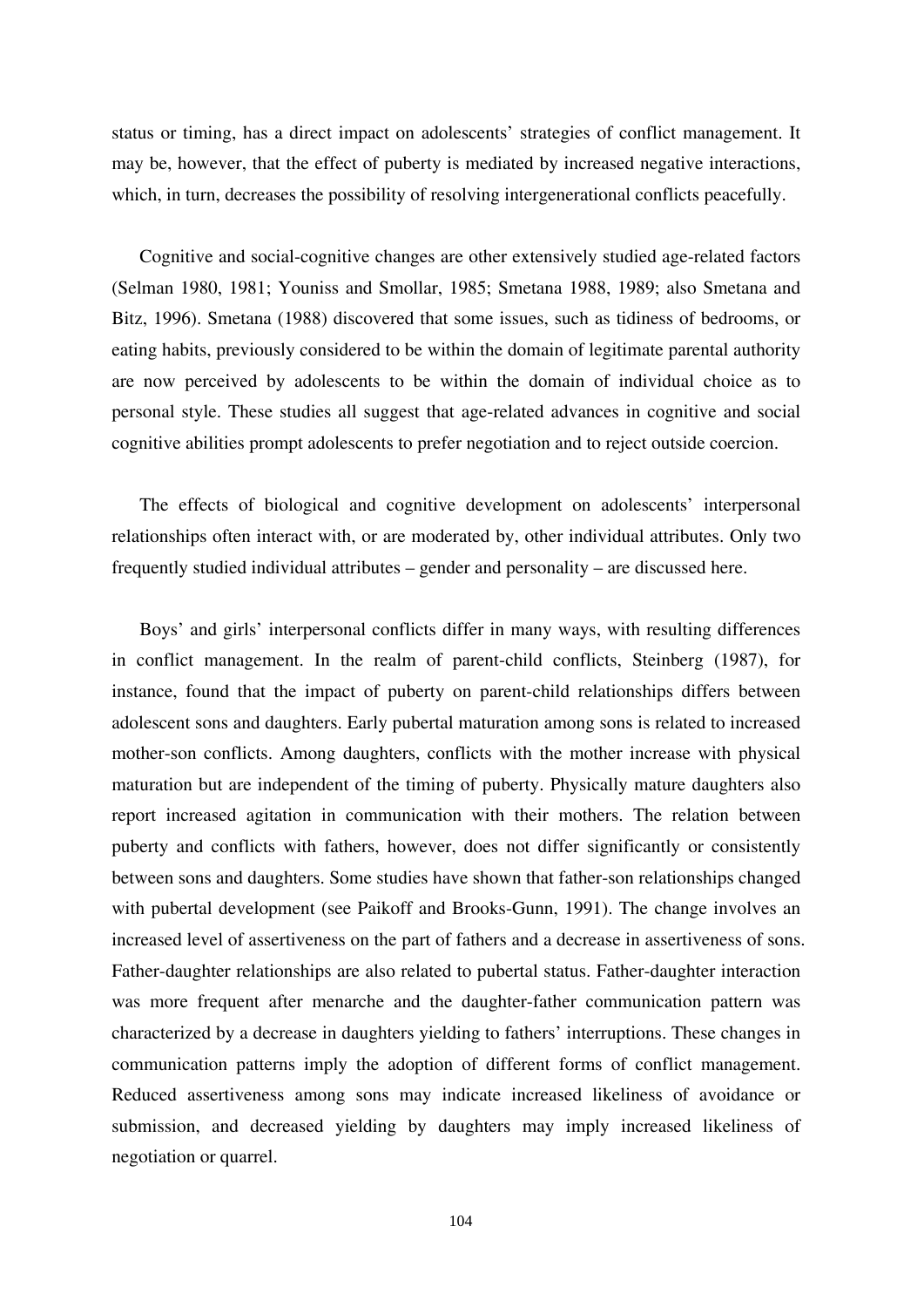As to the effects of personality, certain traits are found to be related to adolescents' conflict management strategies. In their review of parent-child relationships at puberty, Paikoff and Brooks-Gunn (1991: 59) suggest that low impulse control on the part of parents, adolescents, or both, may result in more frequent and rapidly escalating conflicts between parent and child. In their meta-analysis of the relationship between personality and antisocial behavior, Miller and Lynam (2001) indicate that children who are low in conscientiousness, a personality trait related to impulse control, tend to evoke peer rejection as well as harsh and erratic parental discipline. All of these reactions from parents and peers predict later antisocial behavior such as vandalism and violence (see also Sampson and Laub, 1994), suggesting a tendency to adopt confrontational strategies of conflict management. Whether impulsivity has a direct causal effect on conflict management strategies, or is mediated by other mechanisms such as relational patterns mentioned earlier, is an empirical question that remains to be explored.

#### **Effects of multiple contexts on adolescent development**

Developmental psychologists are interested not only in adolescents' biological, psychological, and social factors on the individual level, but also in multiple contexts in which the developmental processes are nested (Lerner, 2001). According to Bronfenbrenner (1979, 1993), adolescents are placed at the center of concentric zones of developmental context. The microsystem refers to the most immediate interpersonal context experienced by adolescents. This context zone mainly includes family, school, and peer groups. The linkages and processes taking place between two or more microsystems constitute the mesosystem. The exosystem and the macrosystem are more distal contexts of the larger community structure, general cultural values, political and economic structures and resources. Since these four systems are hierarchically nested, a comprehensive analysis of an adolescent's developmental process should explore not only the forces within each context, but also the interrelationships between contexts of different levels.

Researchers interested in issues related to adolescents' interpersonal conflicts have also paid attention to interrelationships between multiple developmental contexts. Paikoff and Brooks-Gunn (1991), for instance, indicate that the pubertal maturation of the child may sensitize parents to issues of their own identities and transition to midlife, which in turn may result in more confrontation between parents and their adolescent children (see also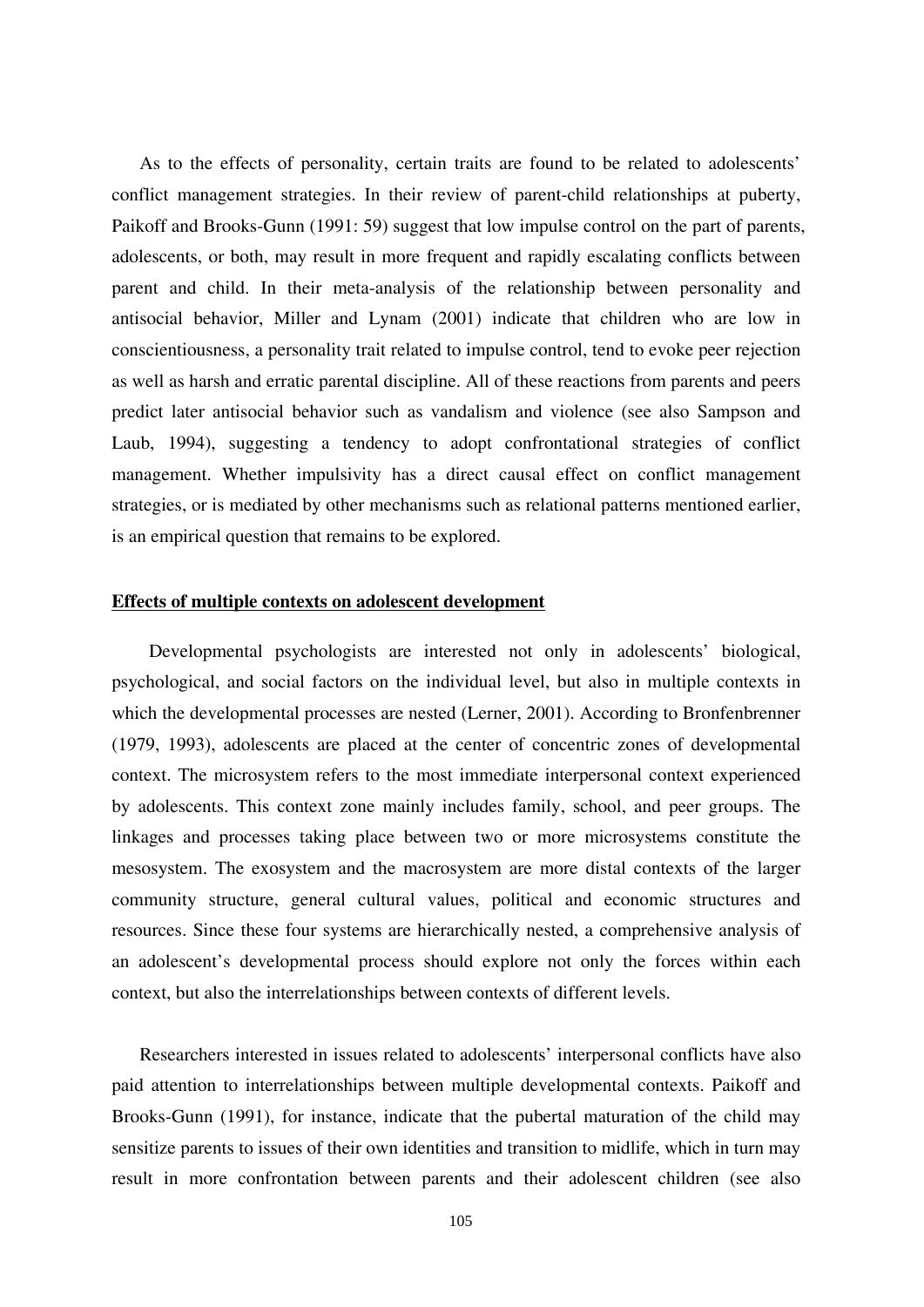Silverberg and Steinberg, 1987). They also hypothesize a relationship between mismatch of intra-individual or psychological characteristics as between parent and child, and conflicts in the parent-child relationship (Paikoff and Brooks-Gunn 1991: 59). Studies have shown that marital conflicts or divorce will reduce the effectiveness of parenting, which in turn will lead to the child's anti-social behaviors such as fighting or bullying (Hetherington 1989; Sim and Vuchinich 1996).

Holmbeck's (1996) review of the literature of family relations during adolescence leads him to propose a model that incorporates explicitly demographic, environmental and dispositional variables that moderate the relationship between adolescent's developmental changes and the parent-adolescent conflicts. These moderating variables include family socioeconomic status, gender, family structure, parenting styles, experiences and skills, and parents' beliefs and attributions about why a conflict occurred.

In short, theoretical discussion of the interrelationship between contexts of different levels should lead us to expect that adolescents' conflict management behaviors would not only be influenced by the pattern of social relationships within the particular context where an interpersonal conflict arises, but would also be affected by the pattern of social relationships in other surrounding contexts.

## **RESEARCH DESIGN**

The foregoing review of sociological and psychological approaches to adolescents' conflict management points to the need for a research model that includes variables measuring characteristics of multiple levels and of multiple contexts. The model should include respondents' biological and psychological characteristics, as well as their social relationship patterns with disputants. The model should also include contextual variables pertaining to family, school and peer groups. A 1999 national survey conducted in Taiwan collected such a set of variables, which data can be used to derive answers for the questions addressed in the present study. The "Sample" and "Questionnaire" sections below relate to the 1999 survey, and particularly describe the variables included in the present analysis.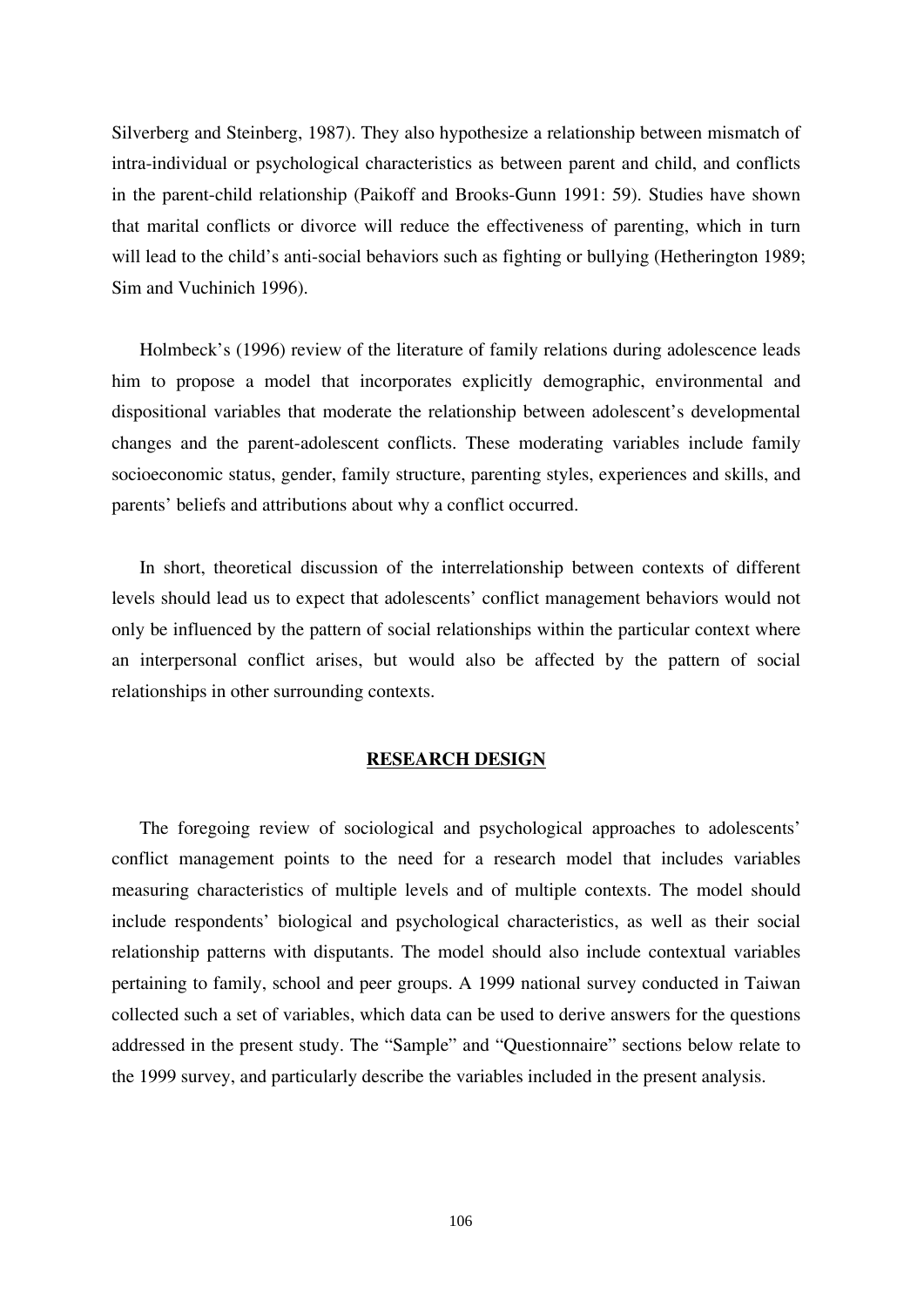#### **Research questions and measures**

The present study addresses this principal question: what factors influence adolescents toward adoption of non-confrontational means and bilateral or trilateral forms in handling conflicts with their fathers, mothers, and teachers? The analysis also treats the question whether social relational factors mediate the impact of biological and psychological factors.

Descriptive statistics on the use of various means inform the selection of a representative set of different means used in conflict management. Logistic regressions are then used to answer the principal question. Dependent variables in the logistic regressions are the non-confrontational means employed in bilateral and trilateral forms of conflict handling. The preliminary analysis found significant correlations between non-confrontational means employed in the bilateral and trilateral forms. That correlation suggests an underlying prosocial inclination to adopt non-confrontational bilateral or trilateral strategies. Thus the analysis of non-confrontational means employed in bilateral and trilateral forms is theoretically valuable as a basis for understanding what factors contribute to or inhibit adolescents' development of prosocial behaviors, especially in situations of intergenerational conflict.

Explanatory variables included in the model for logistic regression are related to respondents' biological and psychological characteristics including sex, age, pubertal timing and status, and impulsive personality. Derived from a factor analysis, impulsive personality is a factor related mainly with indicators such as "easy to lose patience," "often could not control anger," "would do things without thinking," and "have been tempted to do things that would be regretted later." Since pubertal timing and status may have different effects for males and females, the model uses variables related to pubertal timing and status constructed separately for each gender, based on the mean age and standard deviation of semenarche or menarche.

Variables pertaining to respondents' immediate interpersonal context are relational closeness with parents, teachers, and peers; the degree of integration with school, defined as liking to go to school and the extent of having friendly ties with teachers and classmates; respondent's own status at school, which comprises his or her academic marks and demerit records. Parents' and teachers' practices of social control include the degree of monitoring of various kinds of activities, and harsh disciplinary practices. Variables related to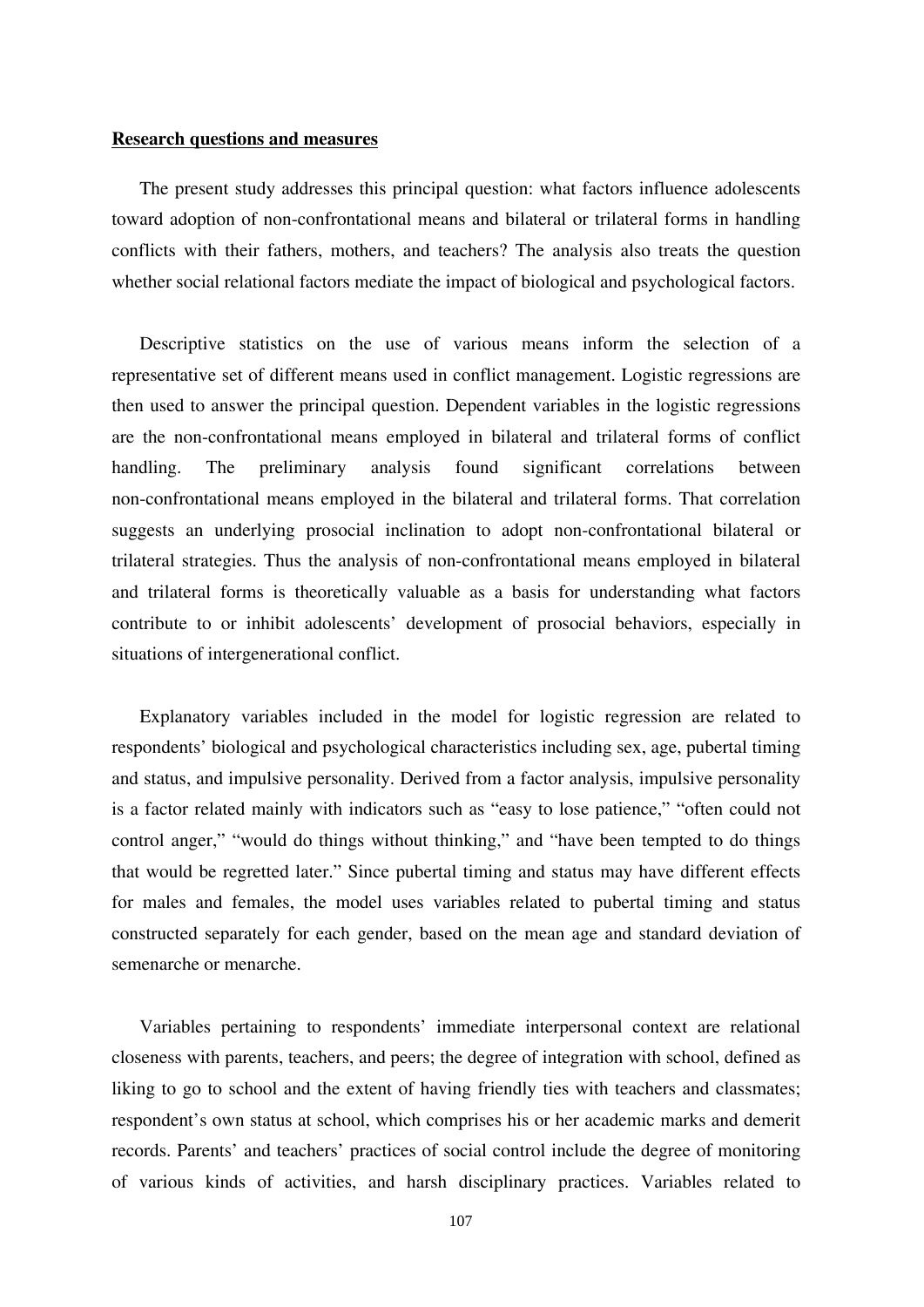respondent's mesosystem include parents' mental stability, marital status and relationship, socioeconomic status, presence at home, and general condition of social control at school.

### **Sample**

Data for the present analysis were obtained from a 1999 national survey in Taiwan that was designed mainly to study deviant behaviors of adolescents. With a multistage cluster sampling procedure, the survey sampled a total of 86 junior high and senior high schools. The final sample size was 1,808 cases. The mean age was 15.0, and after proper weighting, the percentage of males was estimated to be 50.5%. The sample included in the logistic regressions of the present study comprises the 1,468 cases where the respondent and both parents reside together, and where there is no missing data in any variable to be included in any logistic regression.

## **Questionnaire**

In addition to questions pertaining to respondent's family structure, self-concept, involvement with peers, behavior at school, and deviant behavior, the 1999 survey questionnaire contained nine questions directly related to conflict handling. Each of these nine questions asked respondent to indicate means most frequently used in handling disputes with a specific category of disputants: their fathers, mothers, elder siblings, younger siblings, teachers, classmates, friends, adult acquaintances or strangers, and adolescent acquaintances or strangers. Typically, respondents were asked what they would do when they perceived that the other party had done something wrong to them. The possible response options can be classified by form as unilateral, bilateral, or trilateral, and classified by means as confrontational or non-confrontational. Respondents were allowed to select multiple options.

Wordings and the number of response options were adjusted somewhat according to the disputant involved. For instance, if the disputant was respondent's father, one of the response options was "asking mother to help." When the disputant was respondent's mother, the corresponding response option was changed to "asking father to help."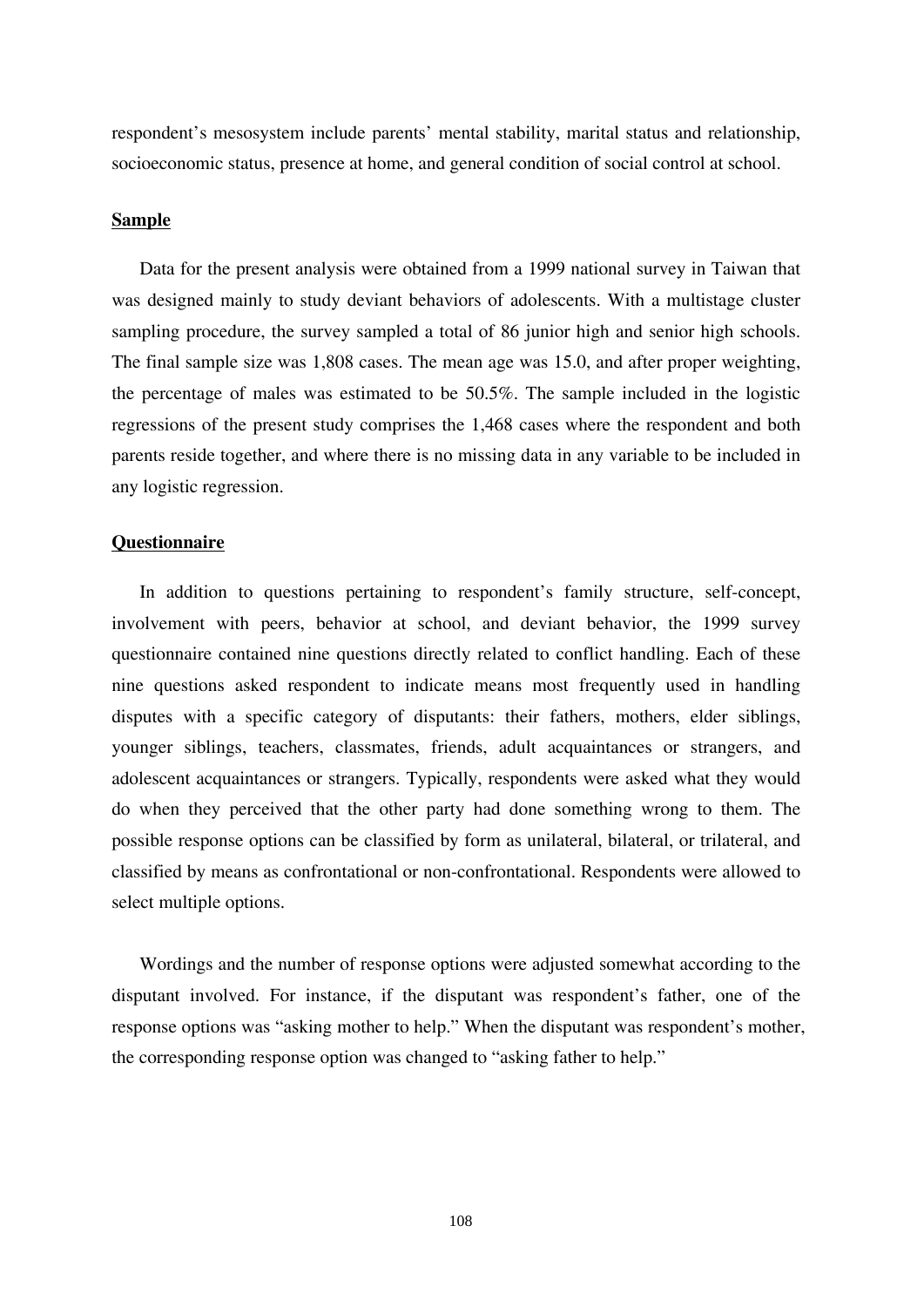#### **RESULTS**

#### **Descriptive statistics as to means and forms**

Table 1 presents frequency percentages of means most often adopted by adolescents in managing conflicts with various kinds of disputants. The distribution of percentages reveals several patterns:

#### "Table 1 about here"

- 1. Non-confrontational means were most frequently adopted. Within non-confrontational means, the unilateral form was most frequently adopted, with the bilateral form taking the second place. This finding is similar to findings in the U.S., where disengagement is the most often adopted means of conflict management (e.g. Collins and Laursen 1992; Laursen 1993).
- 2. Within the unilateral form of conflict management, sulking or doing nothing tended to be the most frequent means, while avoidance was the second most often used means. The choice between these two strategies depends on status difference and relational distance. If the respondent adolescent is in a dispute with a higher status person, such as parent, teacher, or elder sibling, sulking is most frequent. On the other hand, if the other party has a lower status, such as younger sibling, sulking or doing nothing is much less frequent, while avoidance is more frequent.

Relational distance matters also, especially when the disputant has equal status with the respondent adolescent and the relationship is voluntary. Sulking or doing nothing is the preferred way to settle disputes with either friends or classmates. However, with those who are distant to the respondent, such as strangers, either adult or adolescent, avoidance will be the more likely means. If the disputant is a friend or classmate, avoidance is also fairly frequent. Relatively speaking, if the disputant has a lower status than the respondent adolescent, e.g., a younger sibling, then a non-confrontational unilateral form tends to be least frequent, with confrontational unilateral means, such as secret revenge, being most likely. Elder siblings, classmates or adolescent strangers are also possible targets of secret revenge. But, this confrontational unilateral form of conflict management has the lowest frequency in general.

109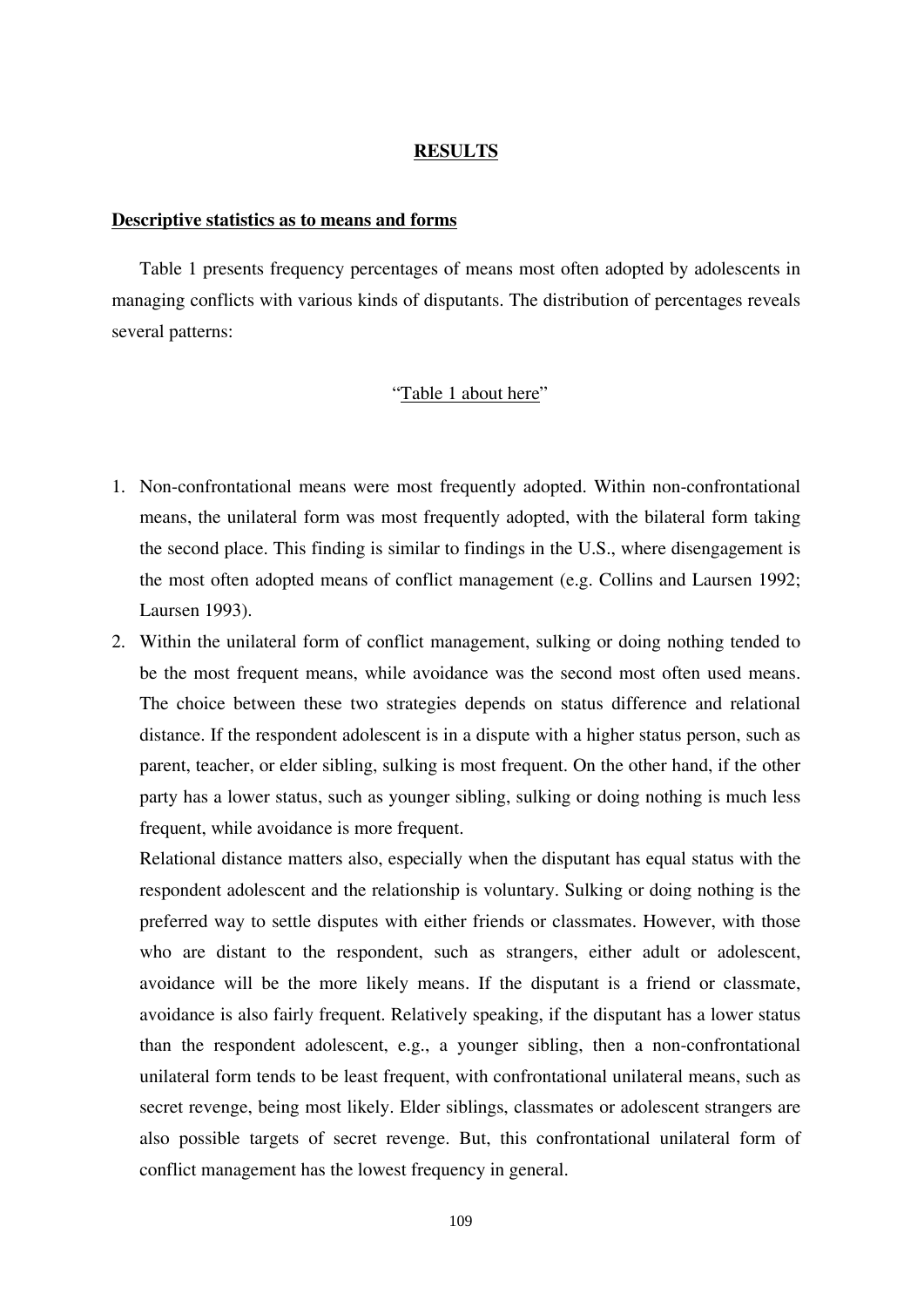3. Within the bilateral form of conflict management, reasoning with the other party, i.e., negotiation, is the most often used means. Again, status difference and relational distance matter. The frequency distribution shows that negotiation is most likely to be adopted if the disputant has an equal status with the adolescent and the relationship is a voluntary one, such as friend or classmate. Negotiation is not likely to be adopted when the relational distance is large, as with an adult or adolescent stranger. Adolescents in Taiwan also indicate that they are more willing to negotiate with their mothers than with any other adults. In conflict situations with siblings, non-confrontational and confrontational bilateral forms of conflict management have almost equal percentages, especially in the case of disputing with younger siblings. These results show the influence of the voluntary or involuntary nature of the relationship. In the case of disputes with adults, adolescents are also more likely to quarrel with their mothers and fathers, but not with teachers or strangers.

While beating or threatening the other party is the least likely bilateral form of conflict management, the likelihood of adopting these violent means also reveals a pattern that is consistent with the effect of relational distance and status difference. Table 1 shows that adolescents are more likely to bully their younger siblings or classmates, or even young strangers or acquaintances.

4. Within the trilateral form of conflict management, the distribution of percentages indicates that, depending on the status difference and the nature of relationship with the disputant, adolescents would ask different categories of third party to assist. In cases where the disputant is a sibling, or is not a family member at all, adolescents are most likely to ask their parents to intervene. But in cases where the disputant is a friend, a classmate, or an adolescent stranger, adolescents are equally likely to seek a friend to assist.

The results also show that dyadic relationships between adolescents and their parents are somewhat different. In general, adolescents are more likely to ask their mothers to assist in disputes with the father than vice versa. Finally, the unusual event that a trilateral form is or becomes confrontational is most likely where the disputant is an adolescent acquaintance or stranger.

The findings from Table 1 generally confirm the importance of relational distance and status difference in the adoption of forms and means of conflict management by adolescents. The next section further explores what other factors influence the adoption of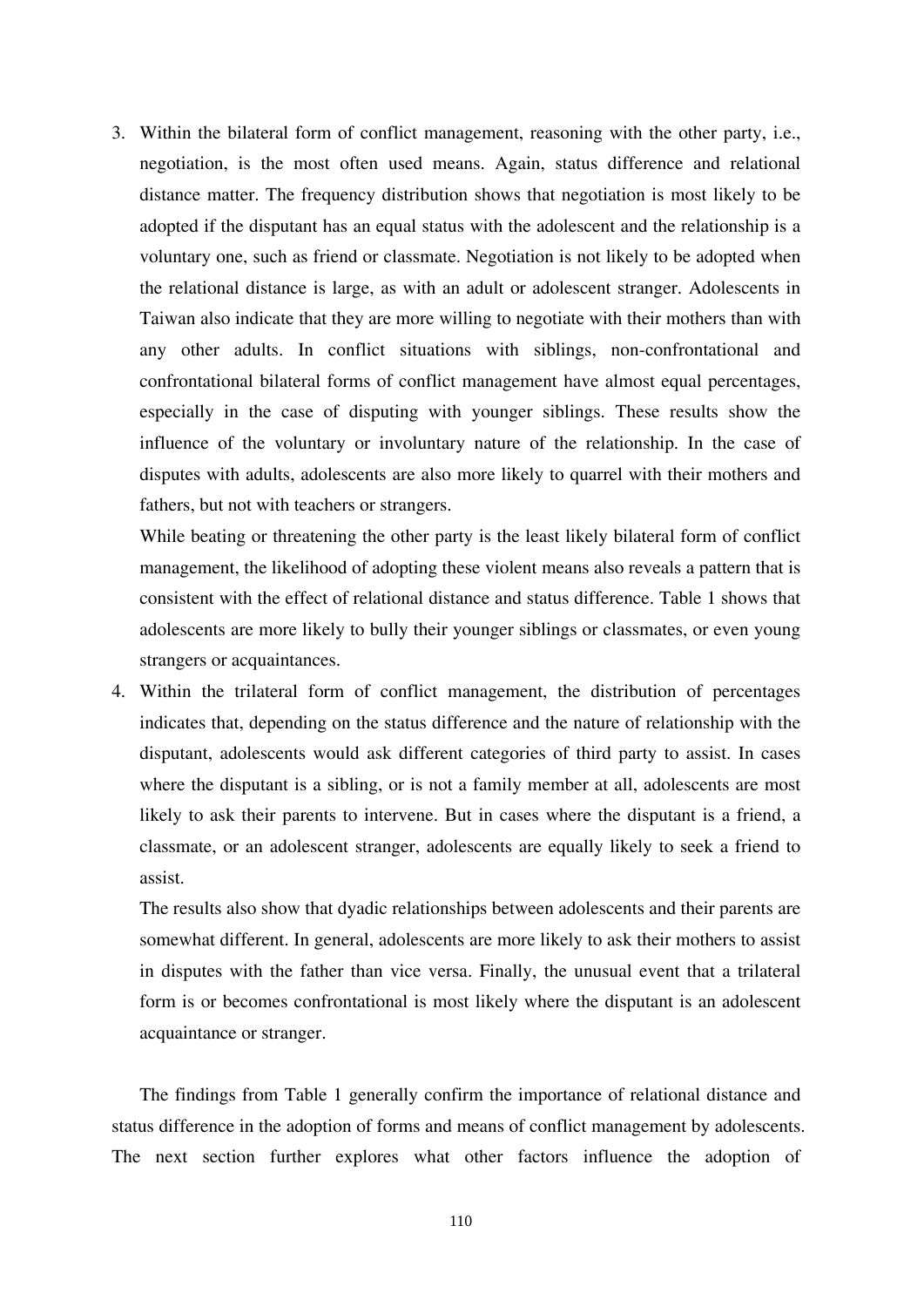non-confrontational bilateral and trilateral forms of conflict management in situations involving conflicts with father, mother or a teacher.

#### **Results of logistic regressions**

Table 2 presents the results of logistic regression for adoption of a non-confrontational bilateral form of management in conflicts with father, mother or teacher. Table 3 presents corresponding results for adoption of a trilateral form of management. For each conflict situation, computations were performed for each of three hierarchically nested regression models: Model 1 only includes adolescents' biological and psychological variables; Model 2 adds variables related to the immediate relational pattern and personal status; Model 3, the full model, adds family and school context variables at the mesosystem level. This modeling strategy can indicate whether the impact of biological and psychological variables is direct or mediated by other variables. For ease of understanding, only estimated odds ratios are presented in Table 2 and Table 3.

Roughly one-half of all respondents included in the logistic regressions reported adoption of non-confrontational means in bilateral form to manage conflicts with either parent or with a teacher. But for non-confrontational means in trilateral form, percentages varied from 24% to 42% depending whether the disputant is mother, father, or teacher. Adoption of non-confrontational means in trilateral form is almost twice as likely when the disputant is a teacher as compared with the situation when the disputant is the mother.

In general, as indicated by the size of pseudo  $\mathbb{R}^2$ , the proposed full model is much more effective in explaining whether adolescents adopt non-confrontational means in bilateral or trilateral form in conflicts with the parents. Pseudo  $R^2$  of these situations vary from 0.15 to 0.21. The explanatory power is much weaker as to cases where the disputant is a teacher, with pseudo  $R^2$  slightly less than 0.10.

Overall, some of the biological and psychological variables have small but significant contributions in explaining adoption of non-confrontational management strategies. Since the effects of these variables do not change much when variables of social relational patterns are included in the analyses, their impact is independent and not mediated by the social relational variables. Contextual variables in the mesosystem also have little impact. The major explanatory power is derived from the independent effects of social relational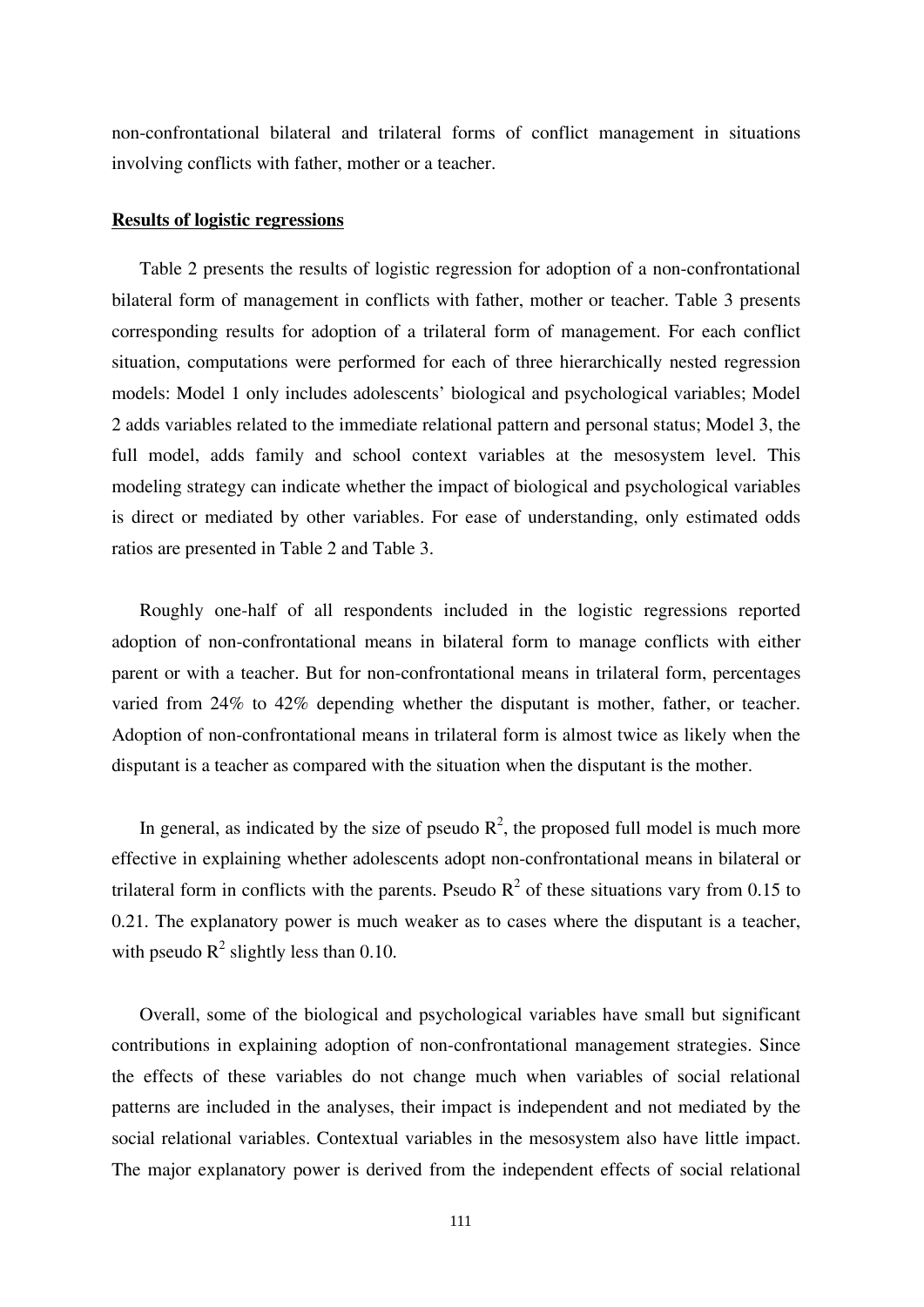variables. In general, the results show that when adolescents have a close relationship with the disputant, the odds of adopting prosocial types of conflict management increases. On the other hand, when adolescents have negative status, as measured by their demerit marks at school, the odds of adopting prosocial types of conflict management are diminished. The results also show that a father's strict monitoring of the adolescent's activities promotes the adoption of prosocial types of conflict management, but harsh parenting and harsh teaching practices both have the opposite effect. The following discussion examines the effects of each variable in more detail.

## "Table 2 and Table 3 about here"

*Effects of gender*: Table 2 and Table 3 show that adolescent males and females differ in the odds of adopting the non-confrontational bilateral strategy, while they do not significantly differ in the odds of adopting the non-confrontational trilateral strategy. Males are more likely than females to reason directly (bilaterally) with their parents, but not with their teachers. In general, these findings are not consistent with findings of some previous studies showing males less likely to use a non-confrontational bilateral form, such as negotiation. Those previous studies, however, tend not to be multivariate analyses, and thus the comparison is difficult to make. This gender difference is understandable, however, given that adolescent males, in general, are becoming more assertive in the process of growing up while females become less confident and lose their "voice." (Gilligan 1993) However, this gender difference in the "level" of voice occurs only at home and not at school. Apparently, both male and female adolescents choose other strategies of conflict management, e.g., trilateral, when in conflict with teachers.

*Effects of age* Results presented in Table 2 and Table 3 show that age has a negative impact on the odds of adopting non-confrontational trilateral form when dealing with conflict with the mother or a teacher. Younger adolescents are more likely to seek others to aid in dealing with interpersonal conflicts. Since age has no significant independent effect on the use of non-confrontational bilateral strategies when the other variables are included in the analyses, its effects on the trilateral form of management cannot be explained by cognitive development alone. According to Table 1, when adolescents have conflict with their mothers, the likely third-party helper would be the father; when the disputant is a teacher, then a parent is the most likely third party helper. Hence, the more plausible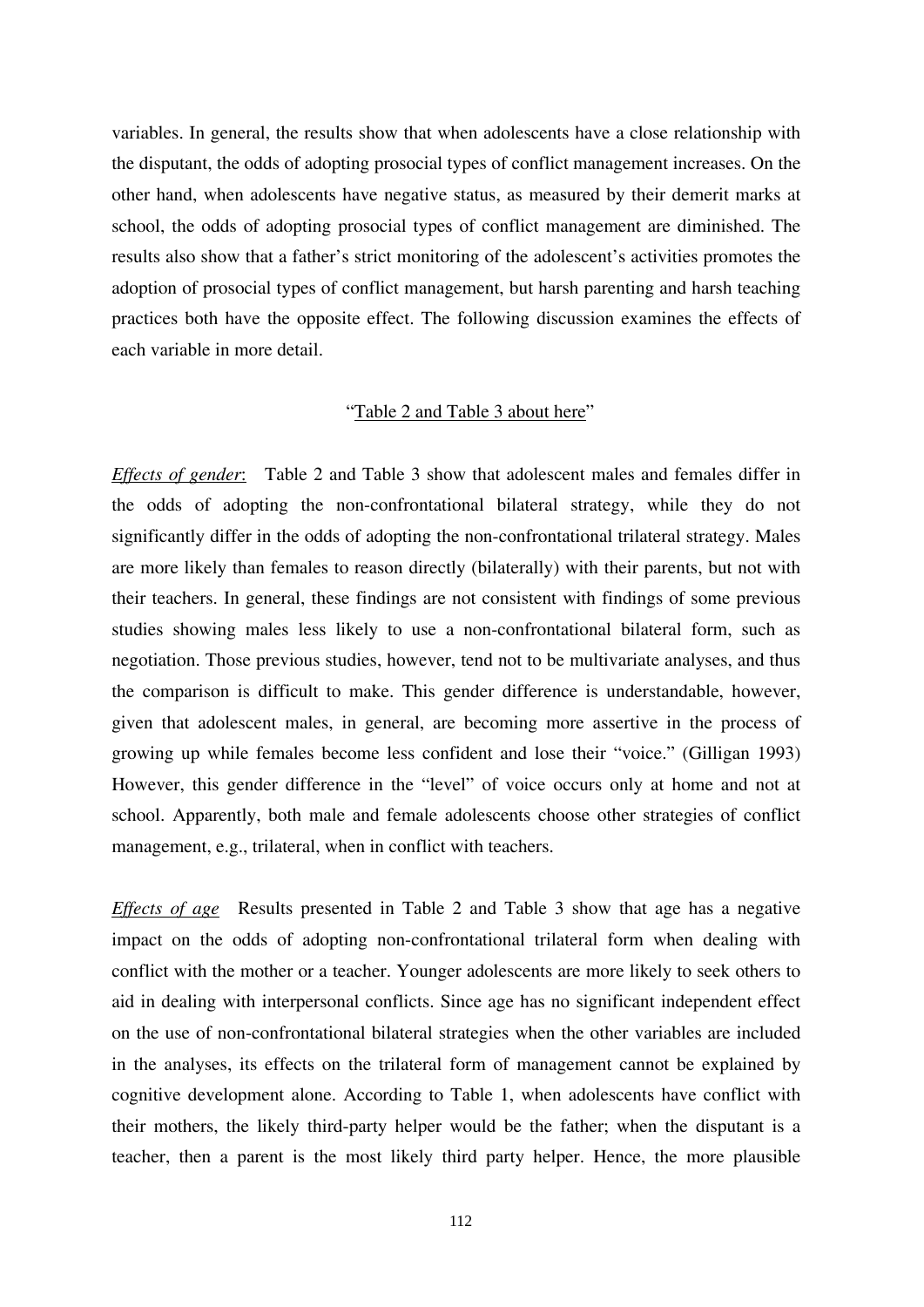explanation of the effect of age is that parents, especially mothers, are an important social resource from which younger adolescents can draw to mediate their conflicts with other adults.

*Effects of pubertal processes* In general, puberty timing or puberty status does not have much explanatory power, nor is the effect consistent across disputants or conflict management strategies. Late-maturing adolescent males are less likely to reason directly with their fathers (Table 2), while late-maturing females are less likely to seek others' assistance in mediating conflicts with their mothers (Table 3). Further exploration of the data (Kuan, 2002) shows that late-maturing boys and girls are more likely to adopt confrontational or non-confrontational unilateral strategies. Since late maturing boys and girls in the sample are also older adolescents, these findings may partly be explained as an additional effect of age. It is consistent with other findings of this study, stated above, that older adolescents are less likely to adopt prosocial types of conflict management.

While the meaning of the effects of pubertal processes cannot easily be explained, inclusion of social relational variables in the analysis shows the effects of pubertal process variables to be independent and direct. Hence, it is necessary to attribute these effects to other mechanisms.

*Effects of impulsive personality* Table 2 and Table 3 indicate that having an impulsive personality in general decreases the odds of using either type of prosocial strategy when adolescents are in conflict with either father or mother, but not when the disputant is a teacher. These results suggest an interaction between personality and context. Since the relationship between adolescents and their parents is long-term and involuntary, it may be that impulsive adolescents do not care to restrain themselves with their parents, whereas they do need to control temper to a greater or lesser degree when dealing with teachers because the relationship with the latter is more distant and bureaucratic.

*Effects of close dyadic relationships* Effect of relational distance is directly examined by reported emotionally close dyadic relationships between the adolescent and disputant. The overall pattern of results shows that having a close relationship with the disputant increases the odds of adopting either of the prosocial strategies of conflict management. Table 2 and Table 3 show that being close to either parent increases the chance that reasoning will be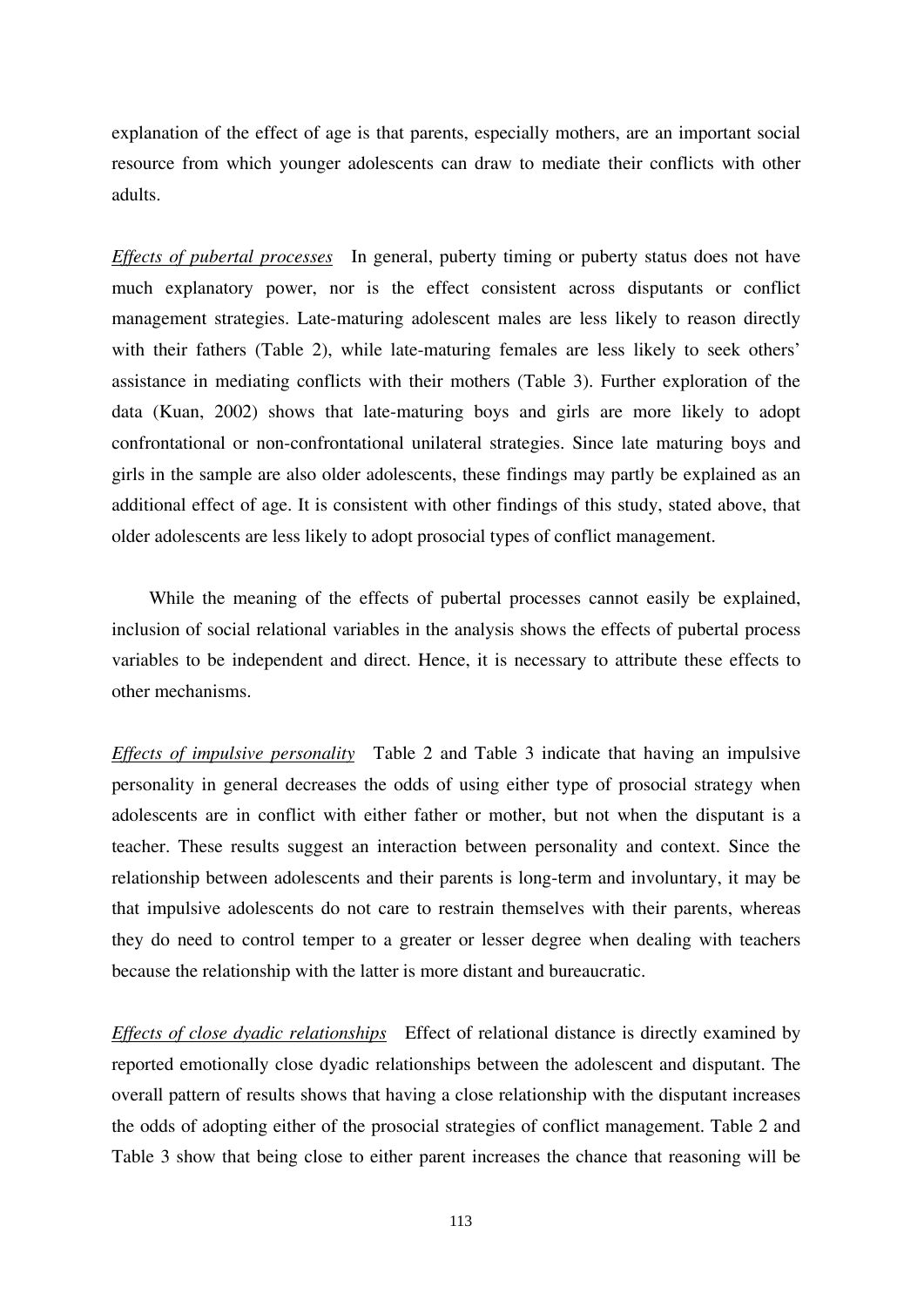adopted to manage conflicts with that parent, and also increases the odds of enlisting that parent as a third party to aid in managing conflicts with the other parent. Furthermore, Table 3 shows that the odds of asking the mother to mediate in conflicts with the father is significantly greater than the odds of asking the father to mediate between an adolescent and the mother. The results also show an interrelationship between family and school. Table 3 indicates that if adolescents have close relationships with their teachers, they may ask a teacher to aid in managing conflicts with either of the parents. However, contrary to what would be expected, parents are not enlisted to aid in conflicts with teachers. In that situation, a friendly peer or teacher would most likely be asked to mediate.

*Effects of integration with school* The concept of integration is defined here as the extent of friendly ties with groups or organizations (Horwitz, 1990:12; see also Lin 1999). Indicators of adolescents' integration with school include whether adolescents like to attend school, and the number of teachers and classmates with whom adolescents get along well. In general, the explanatory power of these variables is not as strong as the dyadic relationship variables discussed above. Table 2 shows significant effects for just two variables, but those variables show no effect on the adoption of trilateral strategies (see Table 3). The pattern of findings does, however, confirm once again the interrelationship between contexts. Table 2 shows that the more interest adolescents express in attending school, the more likely that they would negotiate or reason directly in managing conflicts with their mothers. Those who get along well with many teachers also tend to use direct negotiation in managing conflicts with their teachers. This pattern is consistent with the effects of being close to teachers, as discussed above.

*Effects of Adolescents' Status at School* Results presented in Table 2 and Table 3 indicate that a bad behavior record at school matters, but academic performance does not. The results show that the more serious the adolescent's conduct problem, the less likely it is that the adolescent would adopt either prosocial type of conflict management in conflicts with teachers. Adolescents with more serious demerit marks at school also tend not to ask a third party to assist in managing conflict with their fathers. Once again, this latter finding shows the interrelationship between family and school. Beyond being an indicator of an adolescent's status at school, of course, demerit marks may also be a sign of trouble in the adolescent's relationships with the authority figures of family as well as school.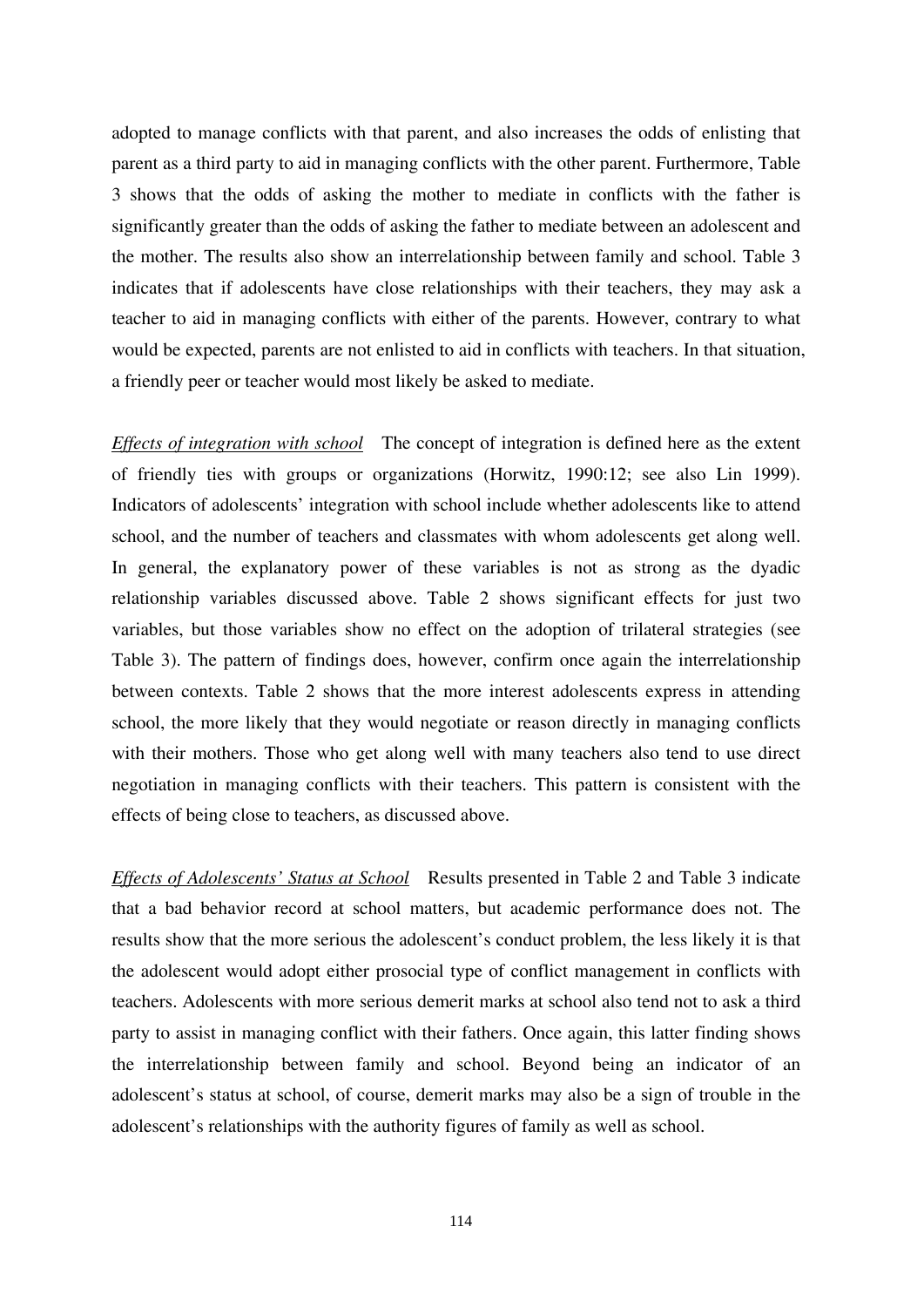*Effects of social control at home and school* This research model includes two types of social control: strictness of monitoring and harsh practices. The overall results presented in Table 2 and Table 3 show that the father's strict monitoring has prevalent positive influence on the adolescent's adoption of prosocial means of conflict management. The results show that fathers' strictness not only encourages adolescents to reason directly with their fathers, but also increases the odds of seeking a third party to mediate conflict with adults generally. Mothers' strictness has a different and much more restricted impact, as compared with strictness of fathers. If mothers exercise strict monitoring, it results that adolescents are less likely to seek a third party to mediate in their conflicts with the mother.

Parents' harsh practices tend to impede adolescents' adoption of prosocial types of conflict management. If the mother or both parents often use coercive control, adolescents tend not to reason with their mothers. Not only does social control exercised by parents affect an adolescent's conflict management behaviors at school, but the influence of coercive control by teachers also extends back to the family. Table 2 and Table 3 show that teachers' harsh practices not only decrease an adolescent's odds of reasoning directly with teachers, but also decrease the odds that the adolescent will enlist a third party to mediate conflicts with either parent.

Considering the combined effects of parents' and teachers' coercive control, the data suggest the possibility that adolescents who are subject to harsh discipline either at home or at school tend to adopt a confrontational approach in conflicts with others generally.

*Effects of contextual variables* Several contextual variables, including parents' psychological states, relationship between parents, and socioeconomic status as well as opportunity of social control at home and school, are included in the final logistic regression model. As mentioned earlier, these variables add little to the explanation of adolescents' conflict management behaviors. In general, if the parents have a good relationship as perceived by the adolescent, then the odds of using either of the prosocial strategies in managing conflicts with the parents increases. As far as socioeconomic status is concerned, high economic status of the family influences adolescents to seek third party assistance in managing conflicts with fathers and teachers. None of the social control variables treated here has any significant effect.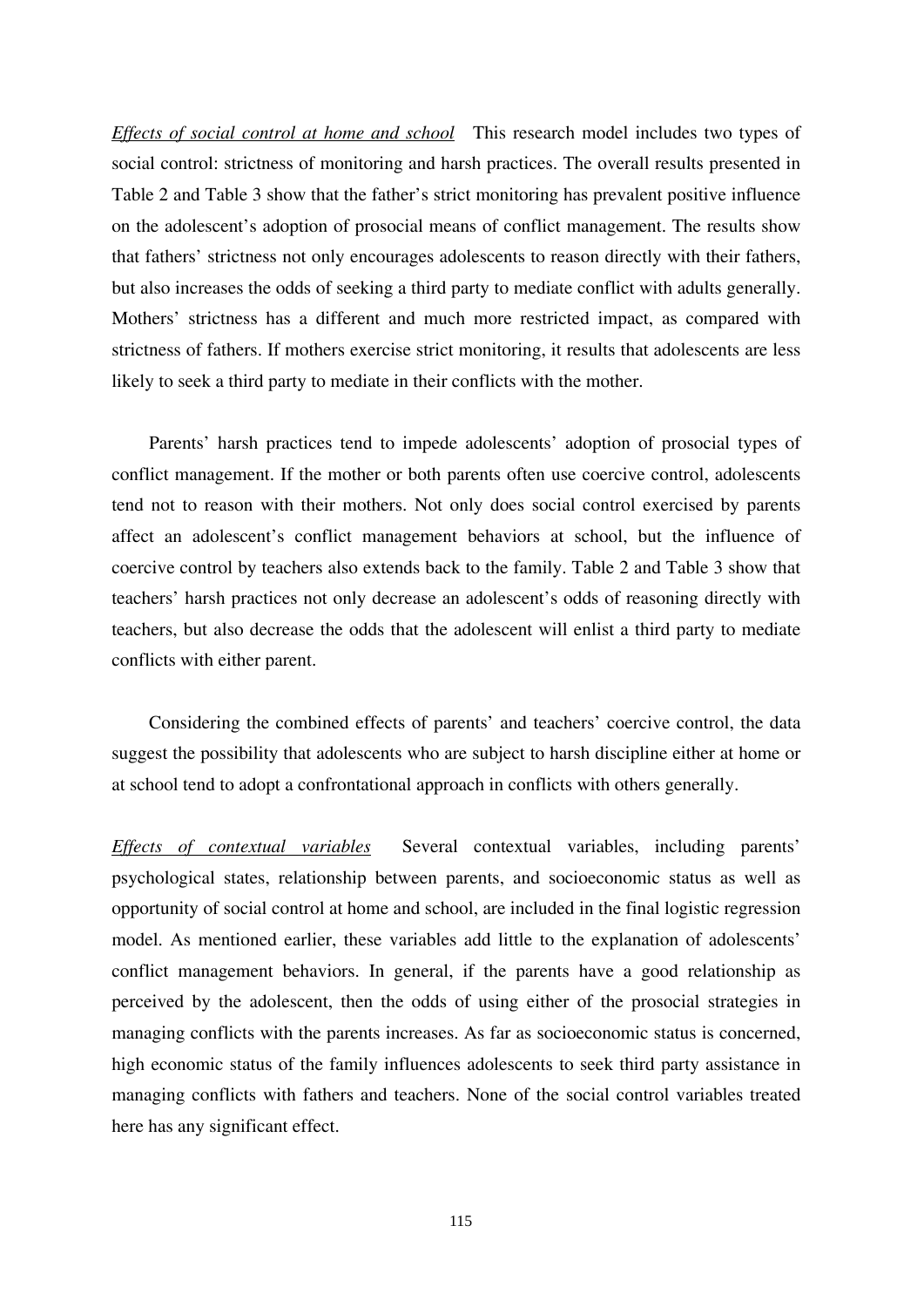### **CONCLUSION**

Adolescents in Taiwan, while experiencing fundamental changes in their lives, cannot be described as being prone to confrontational or aggressive moods and behaviors. In fact, they tend to avoid escalating conflicts with others. They adopt various kinds of inaction strategies, and they are also willing to reason with disputants or seek the help of a third party to mediate.

The overall results of logistic regressions demonstrate the validity of the proposed research model, especially in cases of conflict between adolescents and their family members. Almost all factors emphasized by the social relational approach, such as relational distance, social integration and social control, impact the strategies adopted by adolescents in handling their interpersonal conflicts. However, these relational variables do not completely mediate the effects of other individual attributes such as gender and personality. The findings also confirm the importance of including in the research model factors related to various developmental contexts. These findings have several implications for future research:

- 1. In general, the findings show that factors related to social relationships and emphasized by the social relational approach have the strongest impact on adolescents' conflict management behaviors. In future research designs, mesosystem factors and individual biological and psychological attributes should be included in a more elaborated causal model. Ultimately, the effects of the mesosystem may be mediated by factors of the microsystem. For instance, parental socioeconomic status might affect adolescents' academic performance and relationships with others, which in turn might impact their conflict management behaviors. It is also possible that, with increasing age, an adolescent might have greater relational distance from parents, which in turn may also affect the choice of conflict management strategies.
- 2. A more elaborate model could also clarify relationships among variables related to social relational patterns. For instance, the finding that, while close relationships with parents promote adoption of prosocial strategies of conflict management, coercive control practiced by parents inhibits that prosocial tendency. Whether or not it is possible for adolescents to develop intimate relationships with coercive parents is one of the questions remaining to be considered in future elaboration of the model. Of course,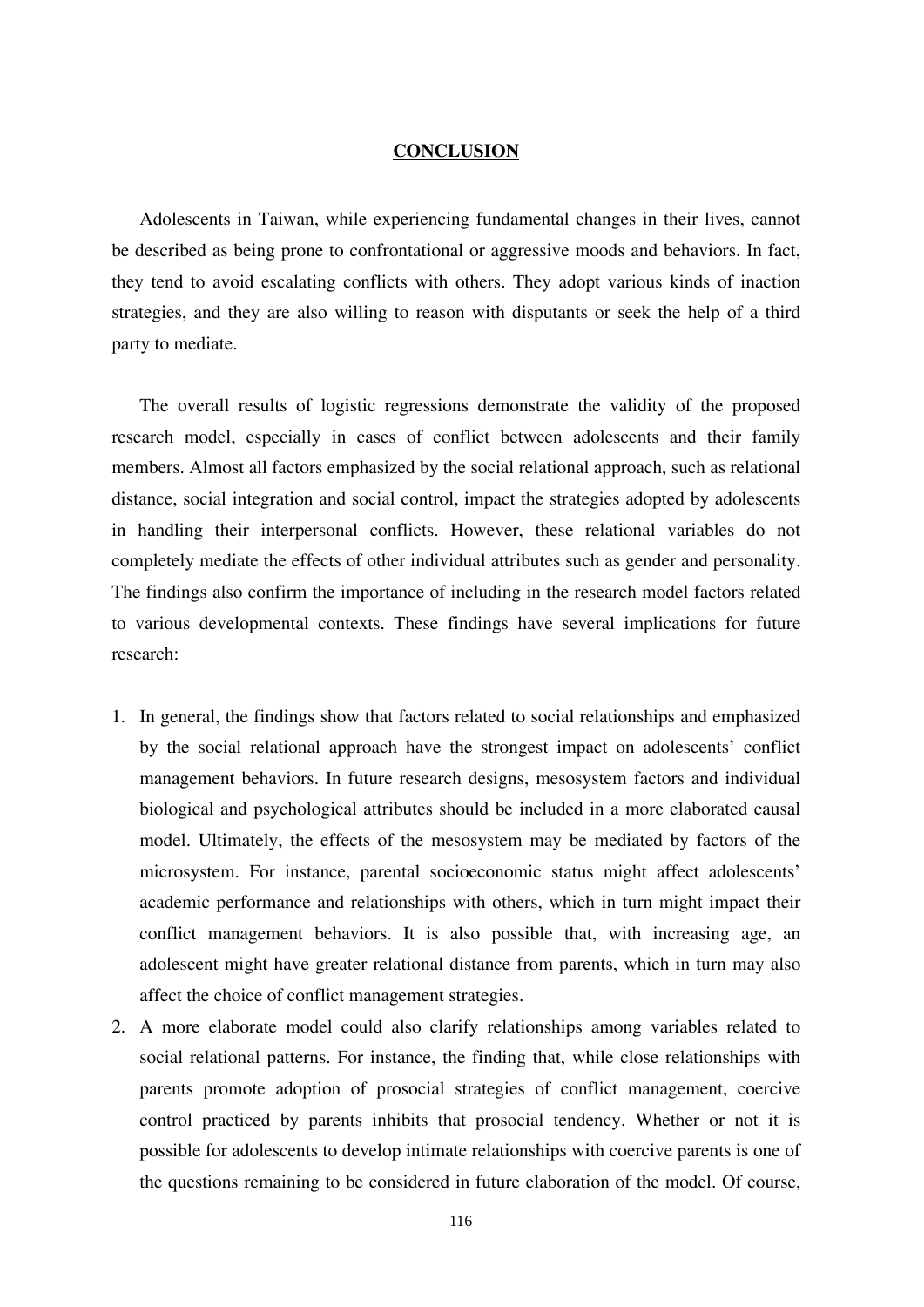- 3. Even though factors related to the social relational approach are found to have good explanatory power, the discovery of direct effects of pubertal processes suggests the need to further explore the effect of these factors in future research on adolescents' conflict management behaviors. And the measurement of pubertal processes needs to be refined.
- 4. The present study only explores non-confrontational forms of conflict management, and focuses only on intergenerational conflicts. Further exploration of confrontational forms of conflict management and other types of interpersonal conflicts would provide a more complete picture of the ways Taiwan's adolescents handle their interpersonal conflicts. The research framework proposed here should also be tested in other societies, to reveal the impact of factors related to the macrosystem.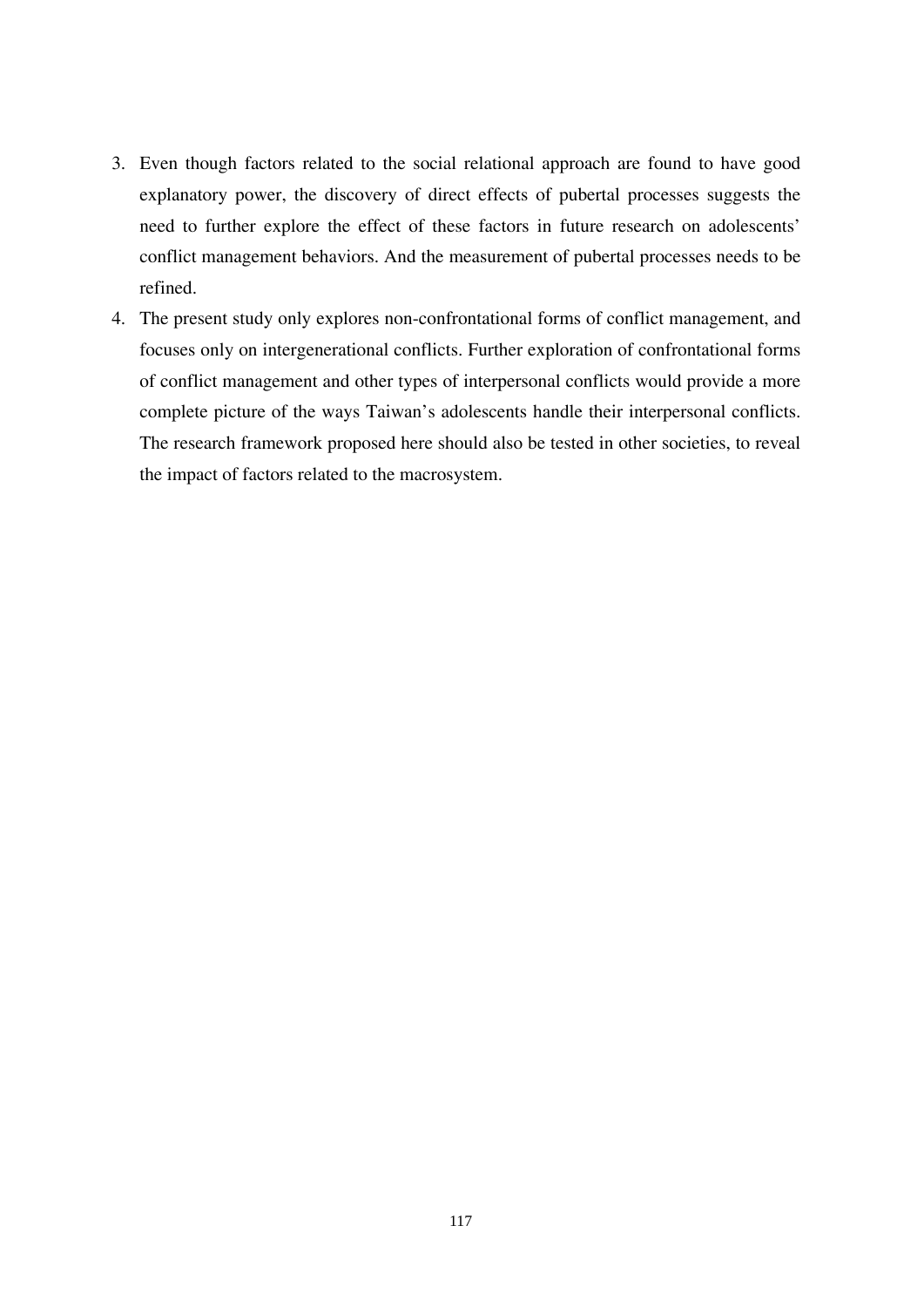## **REFERENCES**

## Arnett, Jeffrey J.

1999 "Adolescent Strom and Stress, Reconsidered." American Psychologist 54: 317-326.

## Baumgartner, M. P.

- 1984 "Social Control from Below." Pp. 303-345 in Donald Black (ed.), Toward a General Theory of Social Control, Volume 1: Fundamentals. New York: Academic Press.
- 1992 "War and Peace in Early Childhood." Virginia Review of Sociology 1: 1-38.

## Black, Donald

- 1976 The Behavior of Law. New York: Academic Press.
- 1984 "Crime as Social Control." Pp. 1-27 in in Donald Black (ed.), Toward a General Theory of Social Control, Volume 2: Selected Problems. New York: Academic Press.
- 1989 Sociological Justice. New York: Oxford University Press.
- 1993 The Social Structure of Right and Wrong. San Diego: Academic Press.
- 2000 "Dreams of Pure Sociology." Sociological Theory 18: 343-367.

Bronfenbrenner, Urie

- 1979 The Ecology of Human System. Cambridge, MA: Harvard University Press.
- 1993 "The Ecology of Cognitive Development: Research Models and Fugitive Findings." Pp. 3-44 in Robert H. Wozniak and Kurt W. Fischer (eds.), Scientific Environments. Hinsdale, New Jersey: Lawrence Erlbaum Associates.
- Collins, W. Andrew and Brett Laursen
	- 1992 "Conflict and Relationships During Adolescence." Pp. 216-241 in Carolyn U. Shantz and Willard W. Hartup (eds.), Conflict in Child and Adolescent Development. Cambridge, England: Cambridge University Press.

Disciplinary Committee, Ministry of Education, Taiwan, R.O.C.

- 1994 A Research Report on "Violence at the School Campus and the Problems of Teacher-Student Relationship." (in Chinese) Taipei: The Disciplinary Committee, Department of Education.
- 1995 Related Materials on Adolescent Counseling. (in Chinese) Taipei: The Disciplinary Committee, Department of Education.

Eccles, Jacquelynne S., Sarah Lord, and Christy Miller Buchanan

1996 "School Transitions in Early Adolescence: What Are We Doing to Our Young People?" Pp. 251-284 in Julia A. Garber, Jeanne Brooks-Gunn, and Anne C. Petersen (eds.), The Transitions Through Adolescence: Interpersonal Domains and Context. Mahwah, NJ: Lawrence Erlbaum Associates.

## Ekland-Olson, Sheldon

1984 "Social Control and Relational Disturbance: A Microstructural Paradigm." Pp. 209-233 in Donald Black (ed.), Toward a General Theory of Social Control, Volume 2: Selected Problems. New York: Academic Press.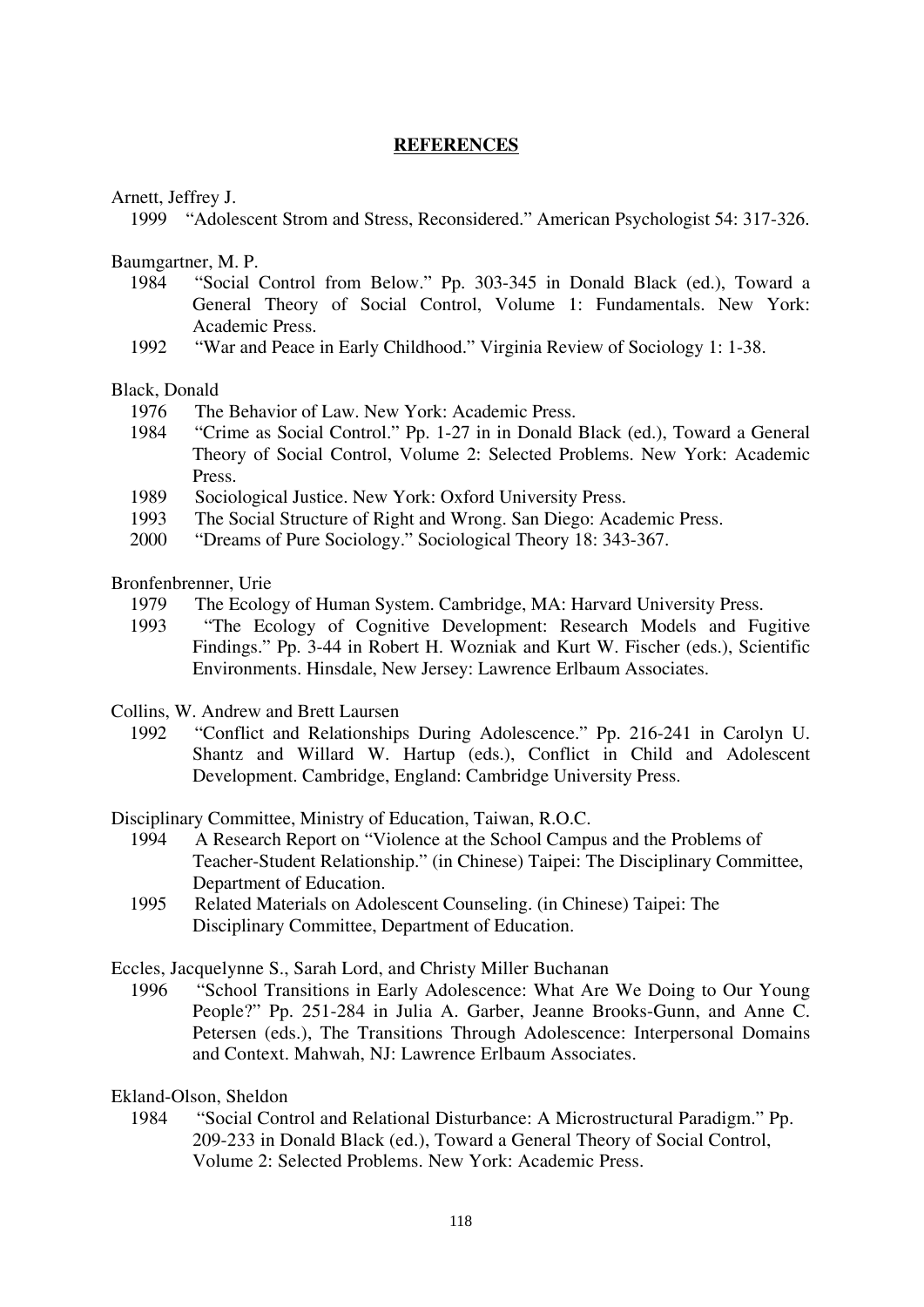#### Gilligan, Carol

1993 "Joining the Resistance: Psychology, Politics, ad Girls." Pp. 143-168 in Lois Weis and Michelle Fine (eds.), Beyond Silenced Voices. Albany: SUNY Press.

#### Graber, Julia A., Anne C. Petersen, and Jeanne Brooks-Gunn

1996 "Pubertal Processes: Methods, Measures, and Models." Pp. 23-53 in Julia A. Garber, Jeanne Brooks-Gunn, and Anne C. Petersen (eds.), The Transitions Through Adolescence: Interpersonal Domains and Context. Mahwah, NJ: Lawrence Erlbaum Associates.

#### Hartup, Willard W.

1992 "Conflict and Friendship Relations." Pp. 186-215 in Carolyn U. Shantz and Willard W. Hartup (eds.), Conflict in Child and Adolescent Development. Cambridge, England: Cambridge University Press.

#### Hetherington, E. Mavis

 1989 "Coping with Family Transitions: Winners, Losers, and Survivors." Child Development 60: 1-14.

#### Holmbeck, Grayson N.

1996 "A Model of Family Relational Transformations During the Transition to Adolescence: Parent-Adolescent Conflict and Adaptation." Pp. 167-199 in Julia A. Garber, Jeanne Brooks-Gunn, and Anne C. Petersen (eds.), The Transitions Through Adolescence: Interpersonal Domains and Context. Mahwah, NJ: Lawrence Erlbaum Associates.

## Horwitz, Allan V.

1990 The Logic of Social Control. New York: Plenum Press.

## Kao, Shu-Kwei

1990 "Familial Factors that Influence Adolescents' Social Behavior." (in Chinese) Journal of Women and Gender Studies 1: 49-86.

#### Kuan, Ping-Yin

2002 "Adolescents' Use of Confrontation in Managing Interpersonal Disputes." (in Chinese). Pp. 149-174 in Proceedings of 2002 Symposium on Criminology Theory and Its Applications. Taipei: National Taipei University.

#### Laursen, Brett

1993 "Conflict Management among Close Friends." Pp. 39-54 in Brett Laursen (ed.), Close Friendships in Adolescence: New Directions for Child Development. San Francisco: Jossey-Bass Publishers.

## Laursen, Brett and W. Andrew Collins

1994 "Interpersonal Conflict During Adolescence." Psychological Bulletin 115: 197-209.

### Laursen, Brett, Willard W. Hartup, and Ann L. Koplas

1996 "Towards Understanding Peer Conflict." Merrill-Palmer Quarterly 42: 76-102.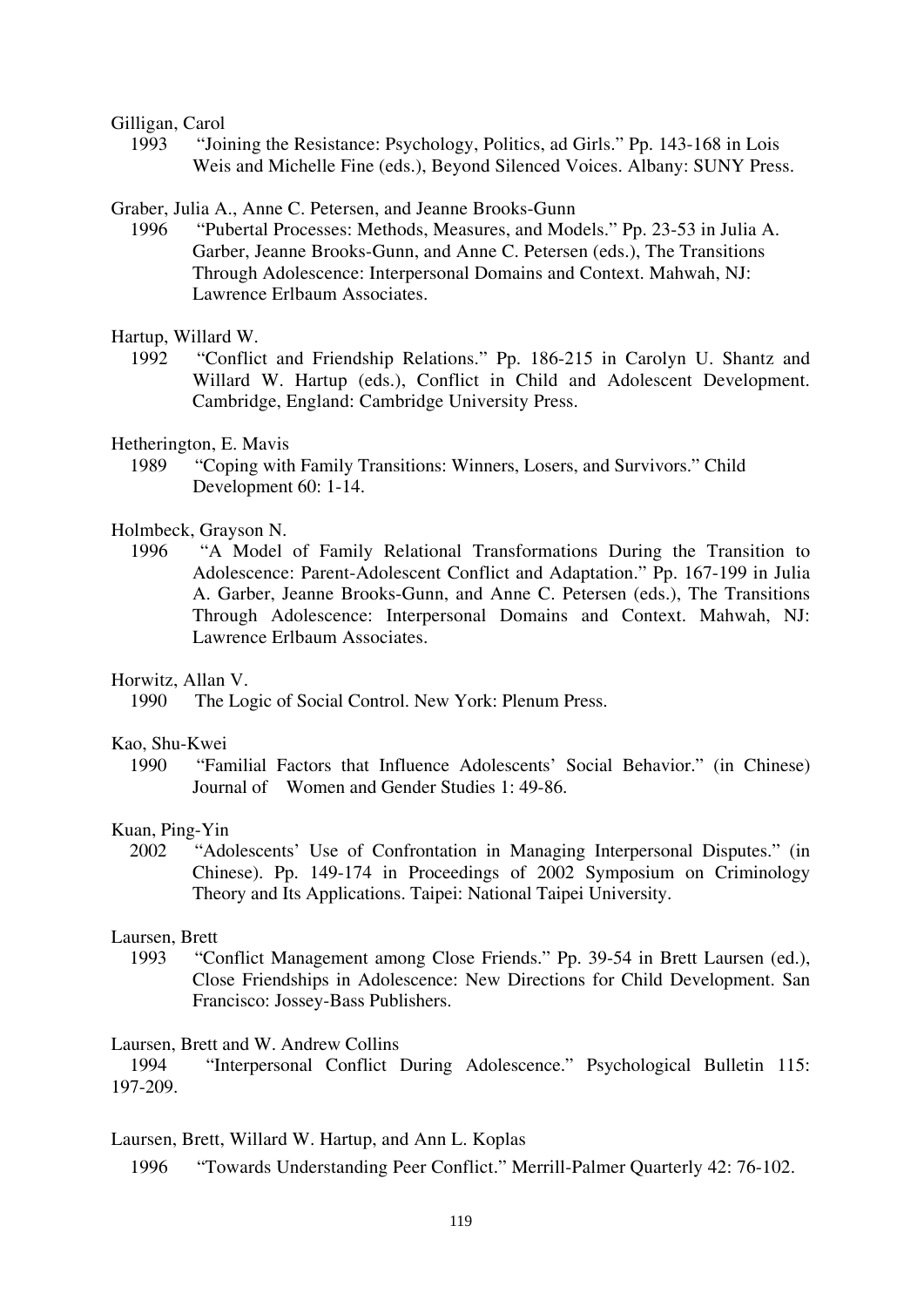Laursen, Brett, Katherine C. Coy, and W. Andrew Collins

1998 "Reconsidering Changes in Parent-Child Conflict across Adolescence: A Meta-Analysis." Child Development 69: 817-832

#### Laursen, Brett, Benjamin D. Finkelstein, and Noel Townsend Betts

2001 "A Developmental Meta-Analysis of Peer Conflict Resolution." Developmental Review 21: 423-449.

## Lerner, Richard M.

2001 Concepts and Theories of Human Development. Mahwah, NJ: Lawrence Erlbaum Associates.

## Lin, Nan

1999 "Social Networks and Status Attainment." Annual Review of Sociology 25: 467-487.

- Lindeman, Marjaana, Tuija Harakka, Liisa Keltikangas-Järvinen
	- 1997 "Age and Gender Differences in Adolescents' Reactions to Conflict Situations: Agression, Prosociality, and Withdrawal." Journal of Youth and Adolescence 26: 339-351.

#### Miller, Joshua D. and Donald Lynam

2001 "Structural Models of Personality and Their Relation to Antisocial Behavior: A Meta-Analytic Review." Criminology 39: 765-795.

## Muuss, Rolf E.

1996 Theories of Adolescence. New York: McGraw-Hill.

#### Paikoff, Roberta and Jeanne Brooks-Gunn

1991 "Do Parent-Child Relationships Change During Puberty?" Psychological Bulletin 110: 47-66.

#### Raffaelli, Marcela

1997 "Adolescents' Conflict with Siblings and Friends." Journal of Youth and Adolescence 26: 539-558.

#### Sampson, Robert J. and John H. Laub

1994 "Urban Poverty and the Family Context of Delinquency: A New Look at Structure and Process in a Classic Study." Child Development 65: 523-540.

#### Selman, Robert L.

- 1980 The Growth of Interpersonal Understanding : Developmental and Clinical Analyses. New York: Academic Press.
- 1981 "The Development of Interpersonal Competence: The Role of Understanding in Conduct." Developmental Review 1: 401-422.

## Shantz, Carolyn U.

1987 "Conflict between Children." Child Development 58: 283-305.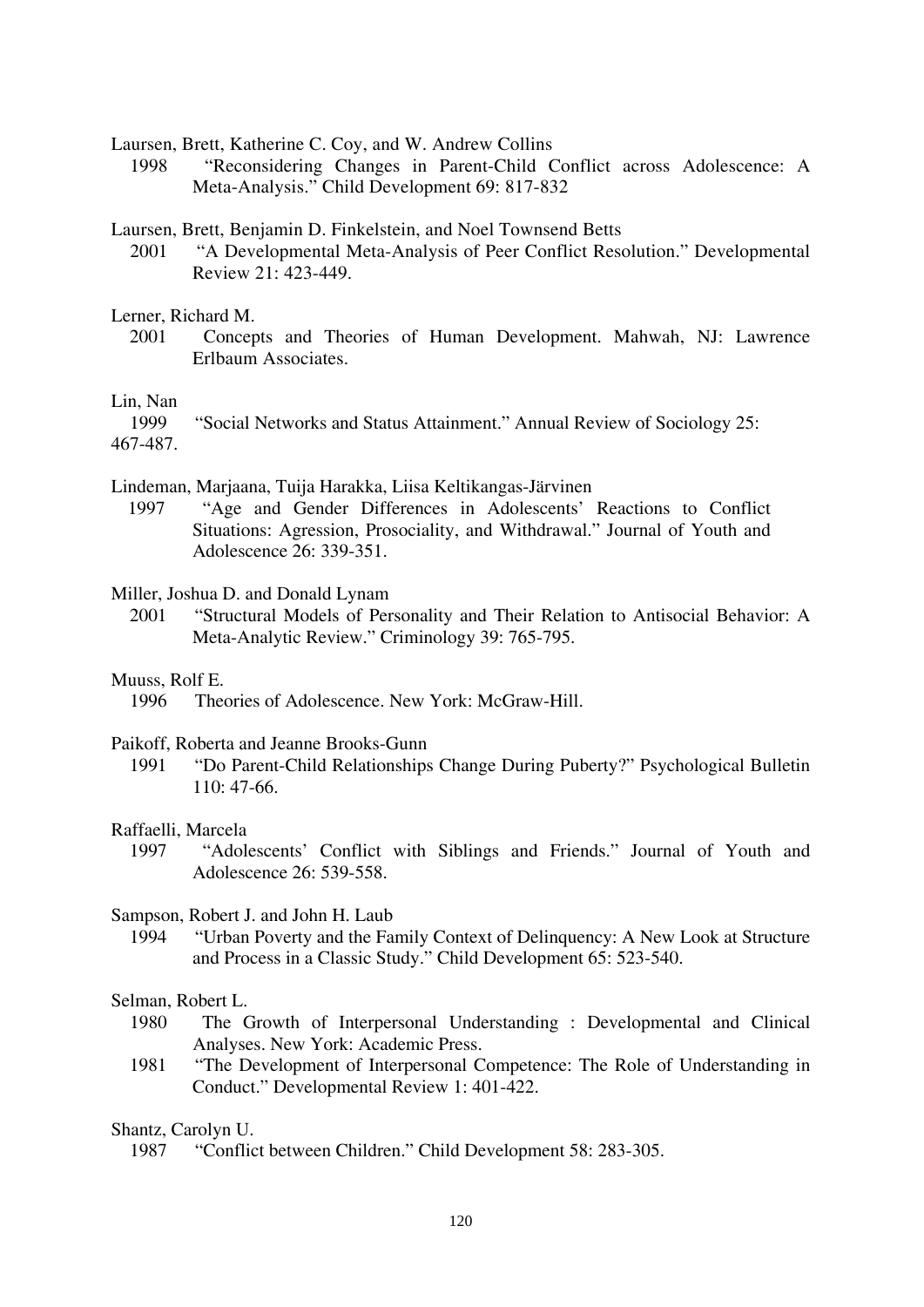Silverberg, Susan B. and Laurence Steinberg

- 1987 "Adolescent Autonomy, Parent-Adolescent Conflict, and Parental Well-Being." Journal of Youth and Adolescence 16: 293-312.
- Sim, Hee-Og and Sam Vichinich
	- 1996 "The Declining Effects of Family Stressors on Antisocial Behavior from Childhood to Adolescence." Journal of Family Issue 17: 408-427.
- Simmons, Roberta G. and Dale A. Blyth

1987 Moving into Adolescence. New York: Aldine de Gruyter.

Smetana, Judith G.

- 1988 "Adolescents' and Parents' Conceptions of Parental Authority." Child Development 59: 321-355.
- 1989 "Adolescents' and Parents' Reasoning about Actual Family Conflict." Child Development 59: 1052-1067.

Smetana, Judith G. and Bruce Bitz

- 1996 "Adolescents' Conceptions of Teachers' Authority and Their Relations to Rule Violations in School." Child Development 67: 1153-1172.
- Steinberg, Laurence
	- 1987 "The Impact of Puberty on Family Relations: Effects of Pubertal Status and Pubertal Timing." Developmental Psychology 23: 833-840.
	- 2002 Adolescence. New York: McGraw-Hill.
- Steinberg, Laurence and Amanda Sheffield Morris
	- 2001 "Adolescent Development." Annual Review of Psychology 52: 83-110.

Steinberg, Robert J. and Diane M. Dobson

- 1987 "Resolving Interpersonal Conflicts: An Analysis of Stylistic Consistency." Journal of Personality and Social Psychology 52: 794-812.
- Wu, Pei-Li and Hung Li-Yu
	- 1996 A Study of the Diagnosis of Violent Behaviors in the School Campus and Patterns of Handling Strategy. (in Chinese) Taipei: The Council of Educational Reform, Executive Yuan

#### Youniss, James and Jacqueline Smollar

1985 Adolescent Relations with Mothers, Fathers, and Friends. Chicago: University of Chicago Press.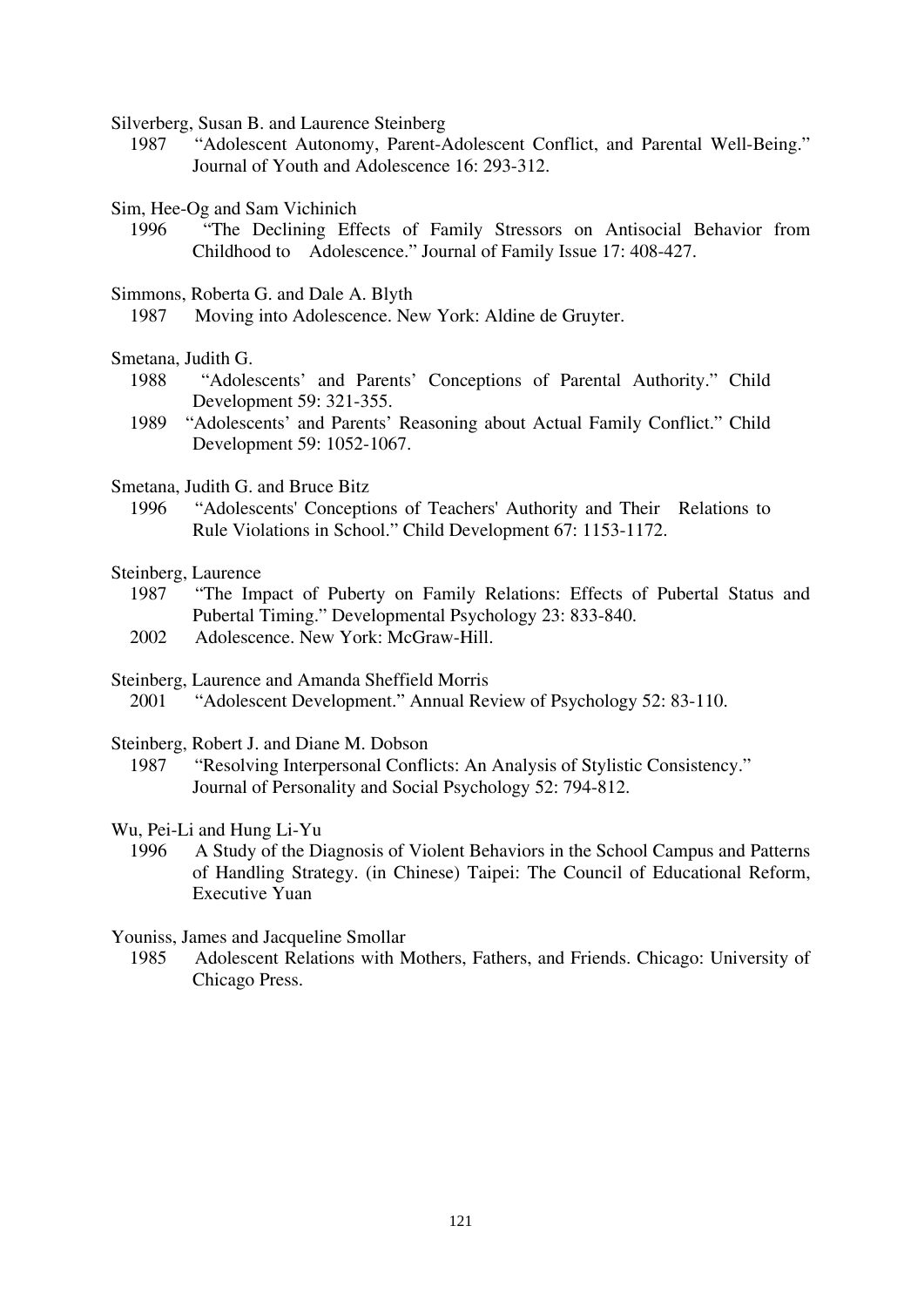|                                                                                        | <b>Disputant</b> |          |          |              |      |                      |          |      |                   |
|----------------------------------------------------------------------------------------|------------------|----------|----------|--------------|------|----------------------|----------|------|-------------------|
|                                                                                        |                  |          |          | <b>Adult</b> |      | <b>Elder Younger</b> |          |      | <b>Adolescent</b> |
| Forms / Means Father Mother Teacher Stranger Sibling Sibling Friend Classmate Stranger |                  |          |          |              |      |                      |          |      |                   |
| <b>Unilateral</b>                                                                      |                  |          |          |              |      |                      |          |      |                   |
| Sulking                                                                                | 48.8             | 46.4     | 42.5     | 26.9         | 42.2 | 26.4                 | 46.9     | 44.1 | 31.5              |
| Crying                                                                                 | 15.6             | 14.1     | 6.7      | 3.2          | 7.2  | 3.9                  | 11.1     | 8.6  | 3.7               |
| Avoidance                                                                              | 28.7             | 23.8     | 19.6     | 31.7         | 19.7 | 11.3                 | 36.9     | 36.8 | 41                |
| Covert revenge                                                                         | 0.8              | 0.6      | 2.6      | 3.5          | 5.6  | 7.7                  | 3.8      | 5.6  | 5.2               |
| <b>Bilateral</b>                                                                       |                  |          |          |              |      |                      |          |      |                   |
| Negotiation 52.2                                                                       |                  | 61.6     | 59       | 22.7         | 45.3 | 51.8                 | 71.5     | 69.6 | 27.9              |
| Quarrel                                                                                | 12.6             | 17.3     | 4.7      | 4.8          | 39.8 | 51.1                 | 10.1     | 13.2 | 8.6               |
| Beat/Threaten                                                                          | 0.1              | 0.1      | 0.2      | .9           | 0.3  | 3.6                  | 1.7      | 3.4  | 2.2               |
| <b>Trilateral</b>                                                                      |                  |          |          |              |      |                      |          |      |                   |
| Seeking help<br>from parents                                                           | .                | .        | 22.7     | 34.8         | 28.9 | 35.4                 | 8.3      | 6.3  | 21.3              |
| Seeking help<br>from father                                                            | .                | 22.4     | $\cdots$ | .            | .    | .                    | .        | .    | .                 |
| Seeking help<br>from mother                                                            | 35.2             | $\cdots$ | $\cdots$ | .            | .    | .                    | .        | .    | .                 |
| Seeking help<br>from relatives                                                         | 4.2              | 4.7      | .        | .            | 1.9  | 2.4                  | $\cdots$ | .    | .                 |
| Seeking help<br>from teachers                                                          | $\overline{4}$   | 3.9      | 19.7     | 22.4         | 2.0  | 0.4                  | 13.7     | 19.7 | 24.2              |
| Asking friends<br>to negotiate                                                         | $\overline{4}$   | 4.7      | 4.7      | 13.6         | 5.2  | 3.2                  | 34.0     | 35.5 | 24.3              |
| Asking friends<br>to beat/threaten                                                     | $\ddotsc$        | .        | 0.4      | 2.8          | .    | .                    | 2.7      | 3.2  | 6.8               |
| Total                                                                                  | 206.2            | 199.6    | 182.8    | 167.4        | 198  | 197                  | 240.6    | 246  | 196.7             |
| N                                                                                      | 1764             | 1787     | 1808     | 1808         | 1066 | 1076                 | 1808     | 1808 | 1808              |

## **Table 1: Forms and means of conflict management (%)**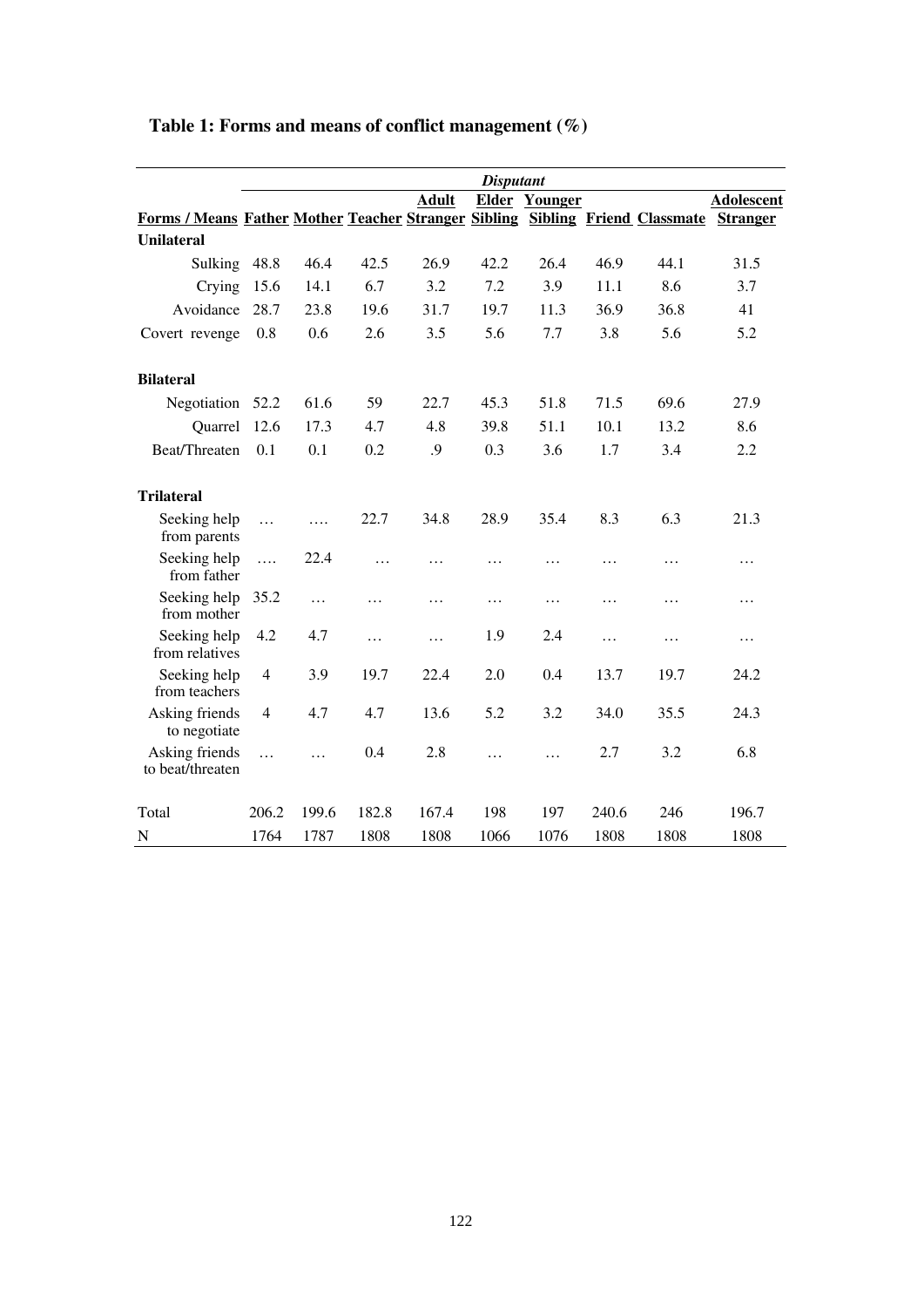|                                       | <b>Disputant</b> |                |            |                |               |            |                |           |                |  |
|---------------------------------------|------------------|----------------|------------|----------------|---------------|------------|----------------|-----------|----------------|--|
|                                       |                  | <b>Father</b>  |            |                | <b>Mother</b> |            | <b>Teacher</b> |           |                |  |
| <b>Independent</b><br><u>variable</u> | <b>Model 1</b>   | <b>Model 2</b> | Model 3    | <b>Model 1</b> | Model 2       | Model 3    | <b>Model 1</b> | Model 2   | <b>Model 3</b> |  |
| <b>Biological/</b>                    |                  |                |            |                |               |            |                |           |                |  |
| <b>psychological</b>                  |                  |                |            |                |               |            |                |           |                |  |
| variable                              |                  |                |            |                |               |            |                |           |                |  |
| Male                                  | 1.418*           | 1.921**        | $2.010**$  | 1.231          | 1.609*        | $1.616*$   | 1.000          | 1.288     | 1.310          |  |
| Age                                   | 0.963            | 1.064          | 1.065      | 0.916          | 1.016         | 1.016      | $0.876**$      | 0.932     | 0.933          |  |
| Male puberty early                    | 1.541            | 1.528          | 1.564      | 1.203          | 1.069         | 1.136      | 1.065          | 1.996     | 1.018          |  |
| Female puberty early                  | 0.668            | 0.880          | 0.860      | 0.613          | 0.762         | 0.758      | 0.678          | 0.726     | 0.714          |  |
| Male puberty late                     | 0.464            | $0.363*$       | $0.353*$   | 1.488          | 1.072         | 1.031      | 1.336          | 1.316     | 1.323          |  |
| Female puberty late                   | 0.493            | 0.503          | 0.587      | 1.265          | 1.386         | 1.456      | 0.770          | 0.888     | 0.785          |  |
| Male puberty onset                    | 1.014            | 1.055          | 1.118      | 0.980          | 1.104         | 1.150      | 1.261          | 1.351     | 1.371          |  |
| Female puberty onset                  | 0.808            | 1.112          | 1.099      | 0.822          | 1.152         | 1.109      | 0.819          | 1.006     | 0.992          |  |
| Impulsiveness                         | 0.788**          | 0.845          | $0.838*$   | $0.740**$      | $0.799*$      | $0.794**$  | 0.884          | 0.905     | 0.890          |  |
| <b>Social relational</b>              |                  |                |            |                |               |            |                |           |                |  |
| pattern                               |                  |                |            |                |               |            |                |           |                |  |
| Close to father                       |                  | $2.129**$      | $1.925**$  |                | 1.269         | 1.130      |                | 1.005     | 0.924          |  |
| Close to mother                       |                  | $1.537*$       | 1.590*     |                | 2.421**       | 2.380**    |                | 1.111     | 1.098          |  |
| Close to teachers                     |                  | 1.707          | 1.849      |                | 1.677         | 1.609      |                | $2.050*$  | 2.096*         |  |
| Close to friends                      |                  | 0.921          | 0.920      |                | 0.771         | 0.763      |                | 1.194     | 1.201          |  |
| Like to go to school                  |                  | 1.235          | 1.244      |                | 1.347*        | 1.326*     |                | 1.229     | 1.193          |  |
| On good terms with                    |                  | 1.0107         | 1.099      |                | 1.011         | 0.996      |                | 1.213**   | $1.205**$      |  |
| teachers                              |                  |                |            |                |               |            |                |           |                |  |
| On good terms with                    |                  | 0.998          | 0.974      |                | 1.087         | 1.061      |                | 0.901     | 0.884          |  |
| classmates                            |                  |                |            |                |               |            |                |           |                |  |
| Academic marks                        |                  | 0.940          | 0.937      |                | 0.987         | 0.990      |                | 0.952     | 0.957          |  |
| Demerit marks                         |                  | 0.880          | 0.897      |                | 0.914         | 0.923      |                | $0.803**$ | $0.806**$      |  |
| Father's strictness                   |                  | $1.127**$      | $1.110**$  |                | 1.052         | 1.033      |                | 1.033     | 1.019          |  |
| Mother's strictness                   |                  | 0.961          | 0.965      |                | 1.025         | 1.034      |                | 1.020     | 1.034          |  |
| Father harshness                      |                  | 0.630          | 0.647      |                | 0.664         | 0.700      |                | 1.324     | 1.369          |  |
| Mother harshness                      |                  | 0.868          | 0.885      |                | $0.401**$     | 0.396**    |                | 1.289     | 1.310          |  |
| Both parents harshness                |                  | 0.668          | 0.691      |                | $0.600*$      | $0.620*$   |                | 1.033     | 1.073          |  |
| <b>Teachers</b> harsh                 |                  | 0.888          | 0.878      |                | 0.805         | 0.788      |                | 0.809     | $0.798*$       |  |
| <b>Contextual variable</b>            |                  |                |            |                |               |            |                |           |                |  |
| Parents' emotional                    |                  |                | $0.246**$  |                |               | 0.348      |                |           | 0.564          |  |
| instability                           |                  |                |            |                |               |            |                |           |                |  |
| Parents' marital                      |                  |                | 0.594      |                |               | 0.678      |                |           | $0.509*$       |  |
| status                                |                  |                |            |                |               |            |                |           |                |  |
| Parents' relationship                 |                  |                | $1.425**$  |                |               | $1.507**$  |                |           | 1.293          |  |
| Father's education                    |                  |                | 1.169      |                |               | 0.952      |                |           | 0.917          |  |
| Mother's education                    |                  |                | 0.920      |                |               | 1.087      |                |           | 1.085          |  |
| Family economic                       |                  |                | 0.910      |                |               | 0.915      |                |           | 1.076          |  |
| status                                |                  |                |            |                |               |            |                |           |                |  |
| Father at home                        |                  |                | 1.108      |                |               | 1.057      |                |           | 1.103          |  |
| Mother at home                        |                  |                | 0.881      |                |               | 0.927      |                |           | 0.901          |  |
| School's strictness                   |                  |                | 1.057      |                |               | 1.084      |                |           | 0.965          |  |
| Wald Chi Square                       | 34.67            | 173.69         | 205.80     | 26.22          | 154.55        | 182.83     | 22.47          | 95.90     | 120.86         |  |
| Log Likelihood                        | $-984.611$       | $-877.596$     | $-859.040$ | -991.497       | $-871.674$    | $-857.284$ | -995.317       | $-945.32$ | -930.926       |  |
| Pseudo R <sup>2</sup>                 | 0.028            | 0.133          | 0.152      | 0.024          | 0.142         | 0.156      | 0.015          | 0.064     | 0.079          |  |

## Table 2: Logistic regressions for non-confrontational conflict management in bilateral form (N = 1,468)<sup>#</sup>

# The results of logistic regressions are presented in odds ratios. Upon request, the author will be glad to provide corresponding coefficients and standard errors.

\*  $p \le 0.05$  \*\*  $p \le 0.01$